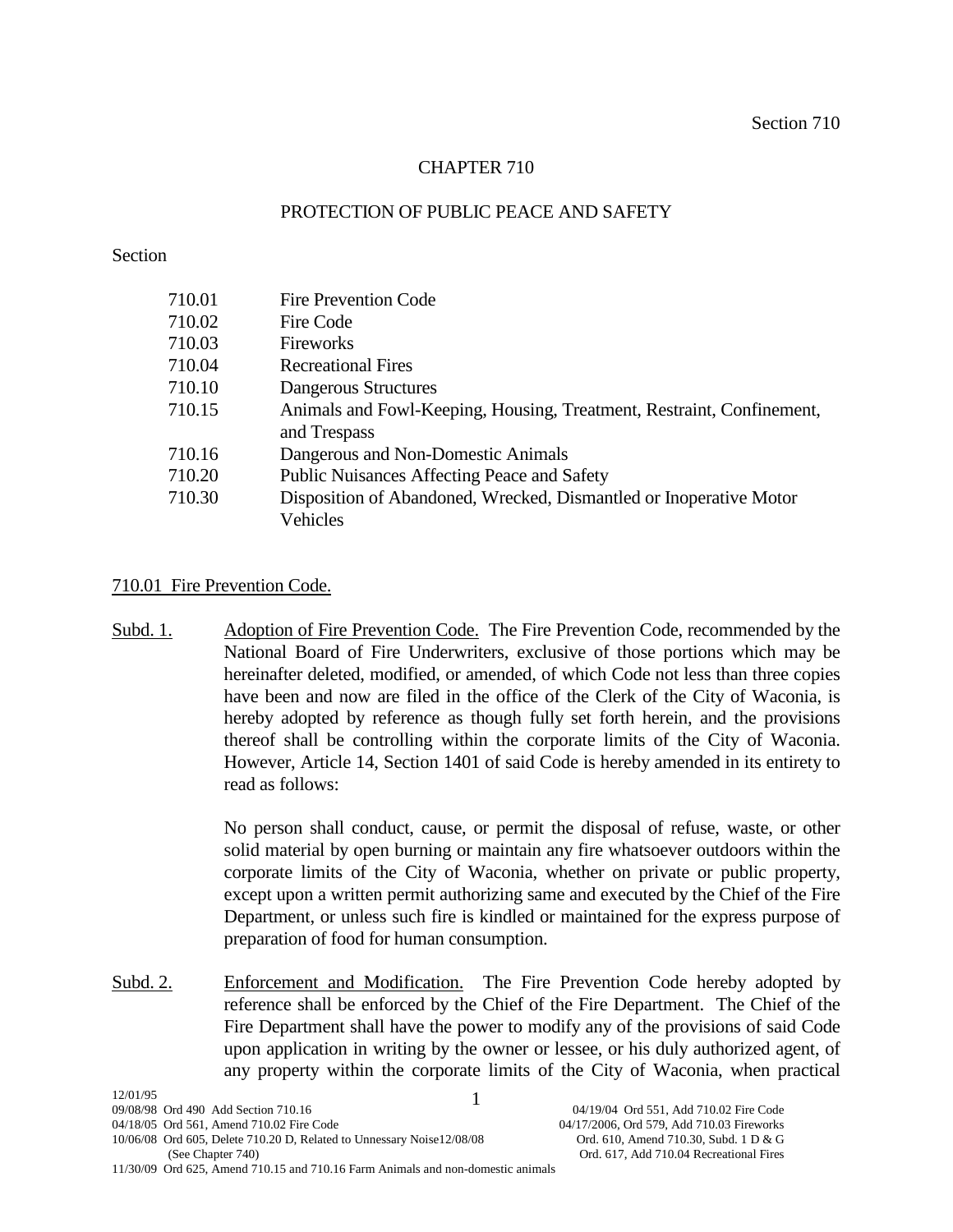difficulties arise in the manner of carrying out the strict letter of the Code. However, the spirit of said Code shall be observed, public safety secured, and substantial justice done in the granting of any such modification. The particulars of such modification when granted or allowed and the decision of the Chief of the Fire Department thereon shall be entered upon the records of the Fire Department and a signed copy thereof shall be furnished to the applicant.

Subd. 3. Establishment of Limits. The limits referred to in Section 904A of the Fire Prevention Code hereby adopted by reference in which storage of flammable liquids in outside above ground tanks is prohibited, and the limits referred to in Section 1104 of said Code, in which bulk storage of liquefied petroleum gas is restricted, are hereby established as follows:

> The entire City of Waconia, except for existing facilities on the north right-of-way of the rail lines owned by the Chicago and Northwestern Transportation Company.

Subd. 4. Appeals. Whenever the Chief of the Fire Department shall refuse to grant a permit applied for or deny an application for modification of the Fire Prevention Code, or when it is claimed that the provisions of said Code do not apply to the facts presented or that the true intent and meaning of said Code have been misconstrued or wrongly interpreted, the applicant for such permit or modification may appeal the decision of the Chief of the Fire Department to the City Council within thirty (30) days from the date of such decision.

# Section 710.02 Fire Code

- Subd. 1 The 2003 Minnesota State Fire Code, as adopted pursuant to the authority of Minnesota Statutes Section 299F.011, including appendix Chapter D, is hereby adopted by reference as the fire code for the City of Waconia. Such code, except as hereinafter amended or modified, is incorporated in this ordinance as completely as if set out in full and includes Minnesota Rules Chapter 7510, and all amendments and changes adopted thereto. One copy of this code shall be on file in the offices of the City Clerk.
- Subd. 2 The 2003 Minnesota State Fire Code incorporates the 2000 edition of the *International Fire Code* as promulgated by the International Code Council, Inc. (Falls Church, Virginia, December 1999) and made part of Minnesota Rules.

## Subd. 3 Purpose.

This ordinance is adopted for the purpose of regulating and governing the safeguarding of life and property from fire and explosion hazards arising from the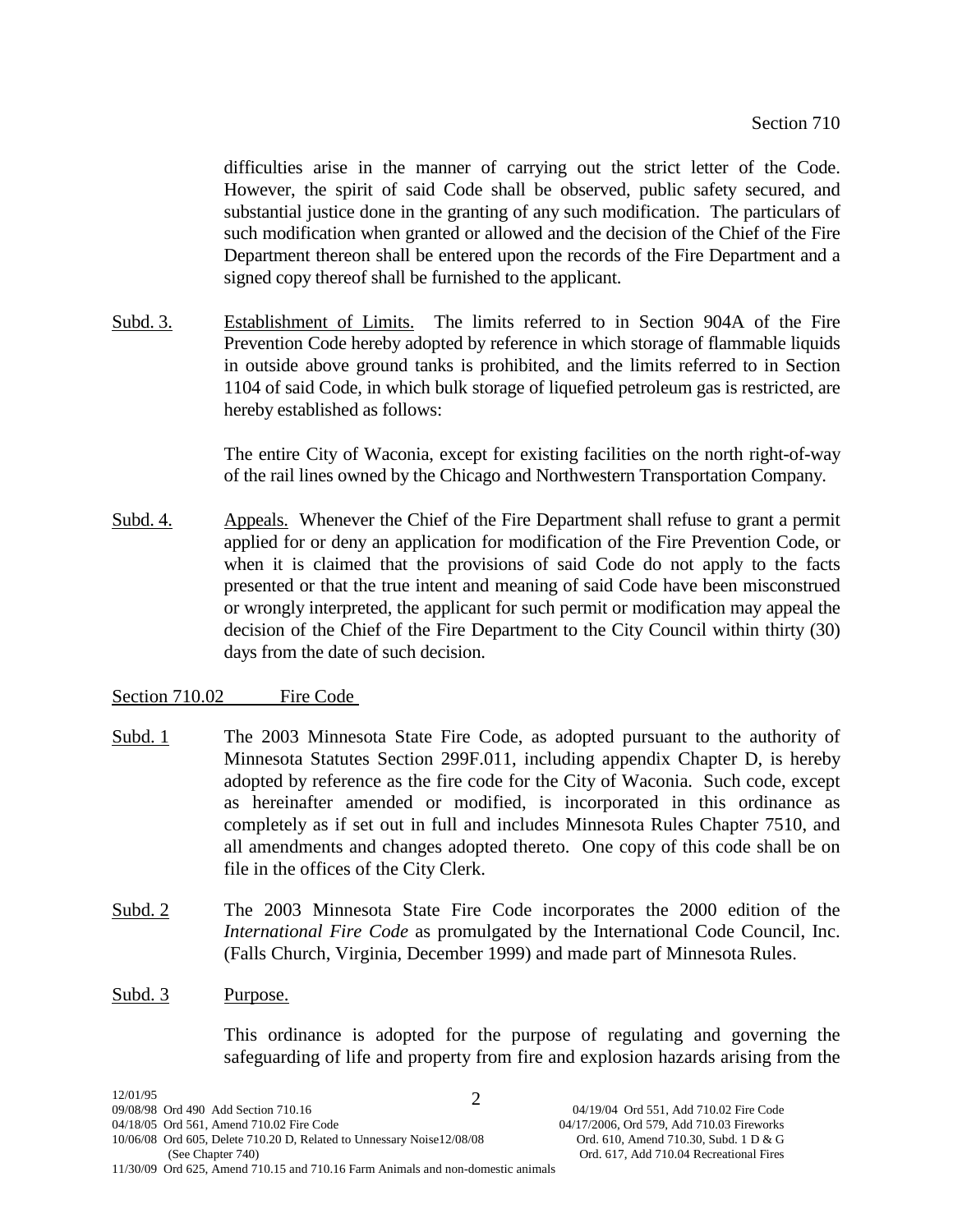storage, handling and use of hazardous substances, materials and devices, and from conditions hazardous to life or property in the occupancy of buildings and premises in the City of Waconia and providing for the issuance of permits for hazardous uses or operations.

- Subd. 4 If there is a conflict between or among any of the provisions or policies of the stated codes, standards or policies, the following orders of precedence shall apply:
	- A. City of Waconia Fire Prevention Code.
	- B. Minnesota State Fire Code.

Standards of the National Fire Protection Association or other nationally recognized fire-safety standards as are approved by the Fire Chief.

# Subd. 5 Definitions.

- A. City: City of Waconia
- B. Code Official: The fire chief, fire marshal, code enforcement officer, or other designated authority charged by the Waconia City Council or the Minnesota State Building Code with the duties of administration and enforcement of this code, or a duly authorized representative. For purposes of enforcing this code it also includes the state fire marshal and the state fire marshal's representative.
- C. This Code: The code adopted pursuant to this ordinance.
- D. Chief: The fire chief of the City of Waconia Fire Department.
- E. Board of Appeals: The Waconia City Council.
- F. Jurisdiction: Municipal limits of the City of Waconia.

# Subd. 6 Penalties.

A. Any person who shall violate any of the provisions of this code or standards hereby adopted or fails to comply therewith, or who shall violate or fail to comply with any order made thereunder, or who shall fail to comply with such an order as affirmed or modified by the City Council or by a court of competent jurisdiction, within the time fixed herein or therein, or who shall build in violation of any detailed statement of specifications or plans submitted and approved thereunder, or any certificate or permit issued thereunder and from which no appeal has been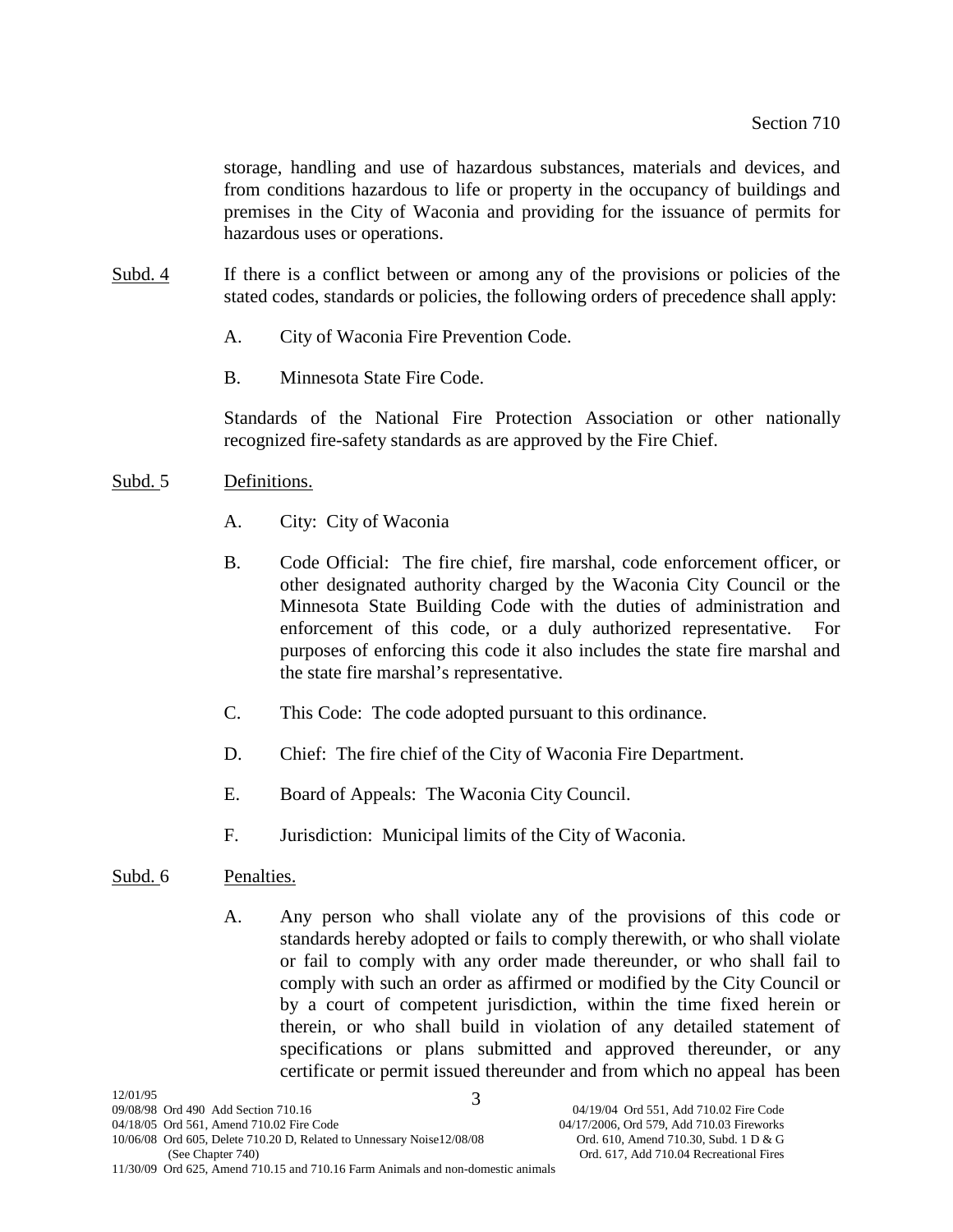taken, shall be guilty of an offense punishable as a misdemeanor for each and every such violation and non-compliance respectively.

- B. Notice of Violations shall be given in writing and shall contain a reasonable time to comply as well as a statement explaining the right to appeal.
- C. The imposition of one penalty for any violation shall not excuse the violation or permit it to continue; and all such persons shall be required to correct or remedy such violations or defects within a reasonable time
- D. The application of the above penalties shall not be held to prevent the enforced removal of prohibited conditions.
- E. Violations of this code shall be enforced and assessed according to the following schedule:

| • Initial inspection and follow-up inspection | Free     |
|-----------------------------------------------|----------|
| $\bullet$ Second follow-up inspection         | \$75.00  |
| • Third follow-up inspection                  | \$150.00 |
| • Fourth follow-up inspection                 | \$300.00 |

• After the fourth follow-up inspection, the issue will be forwarded to the city attorney.

# Subd. 7 Enforcement.

The fire chief or the code official or their representatives or other authority designated by the City is authorized to administer and enforce the provisions or this code.

Subd. 8 Reserved.

# Subd. 9 Negligent Fires.

Section 104.10 of the 2003 Minnesota State Fire Code is hereby amended by adding a new Section 104.10.2 to read as follows:

It shall be an offense punishable as a misdemeanor to negligently or carelessly start, or cause to be started, a fire which endangers the property of another or to negligently or carelessly allow a fire to extend beyond the limits of one's property or property within one's control. The term "property" shall include real and personal property.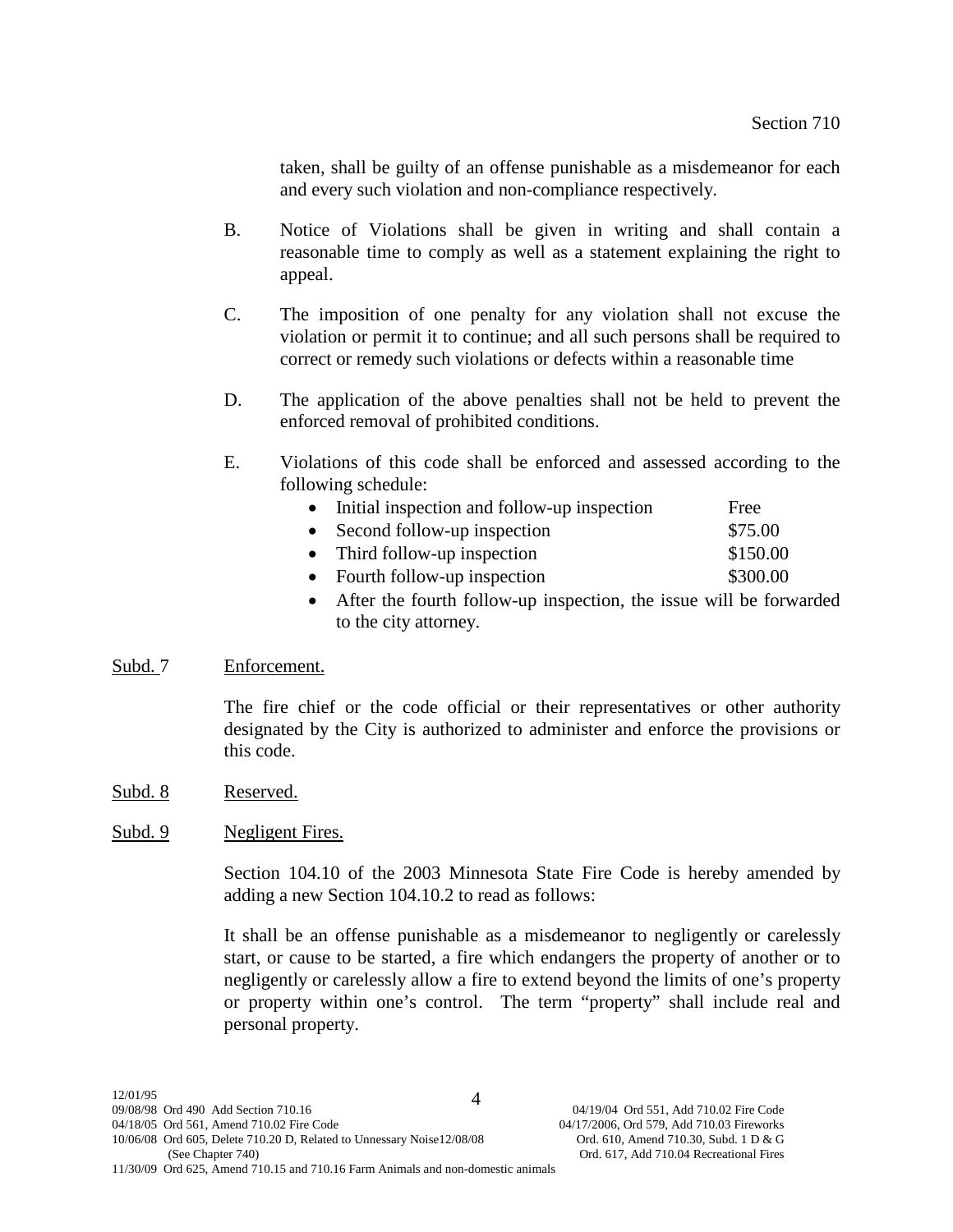#### Subd. 10 Permits.

Section 105 of the 2003 Minnesota State Fire Code pertaining to permits is hereby amended by adding the following provisions:

- A. Permit required. No person shall engage in any activity, operation, practice or function listed below without first having obtained a permit from the fire chief or his representative:
	- 1. Installation, modification, changing and/or removal of all fire protection systems.
	- 2. Installation and removal of underground or above ground tanks for the storage or use of flammable or combustible liquids, or gas or any hazardous material.
	- 3. Spray booths or spray areas involving spraying or dipping operations utilizing flammable or combustible liquids. Spray booths involving the application of powders by powder spray guns, electrostatic powder spray guns, fluidized beds, or electrostatic fluidized beds.
	- 4. Refinishing and resurfacing operations utilizing flammable and combustible liquids.
	- 5. Tents, canopies, and temporary membrane structures. A permit is required for the public use or the use in public places of tents and membrane structures having an area over 400 square feet, and canopies in excess of 600 square feet, or when heat sources, cooking equipment, spark/ember producing processes or open flame are contained within or near the tent, canopy, or structure.
	- 6. Carnivals, fairs, and other special events open to the public.
	- 7. Smoke removal systems as required by the fire code.
	- 8. Storage of explosives, black powder, and blasting agents.
	- 9. Application for the use of explosives require a permit initially made with the City of Waconia.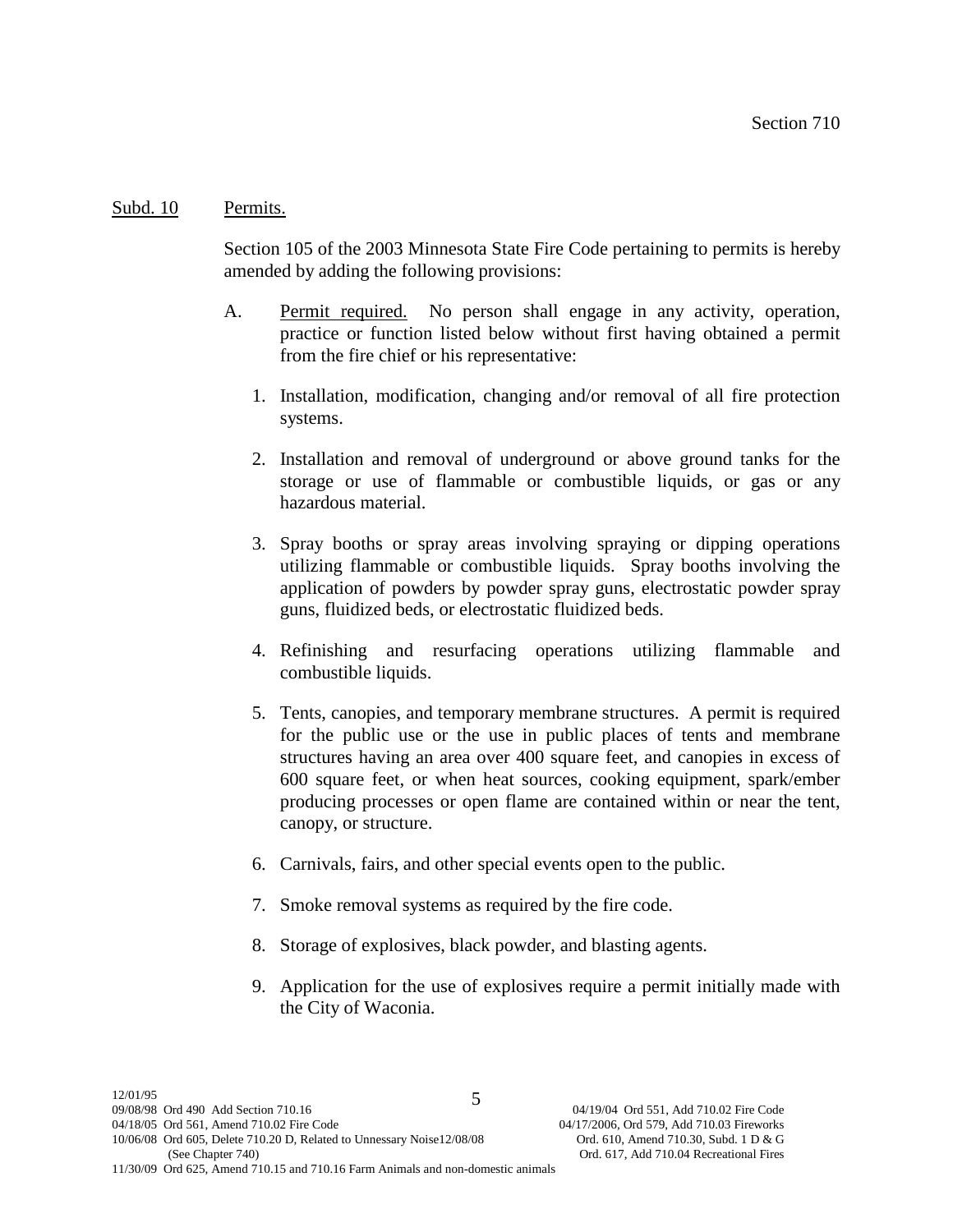- a. Exception: Police and Fire Departments are not required to apply for a permit.
- 10. Sale of fireworks, fireworks displays and pyrotechnic special effects material.
- B. The fees for such permits shall be in an amount as established by the City Council by resolution or ordinance.

# Subd. 11 Appeals.

Section 108 of the 2003 Minnesota State Fire Code is hereby deleted in its entirety and is replaced to read as follows:

- 1. Whenever the code official shall disapprove or refuse to grant a permit, or issue an order or notice as provided in the Minnesota State Fire Code, or when it is claimed that the Minnesota State Fire Code has been wrongly applied or interpreted, the aggrieved person may appeal the decision of the code official as provided in this section.
- 2. The aggrieved person must first request the code official to reconsider his decision. The request to reconsider must be made within ten (10) days from the date of the code official's initial decision and must submit in writing the reasons for the request for reconsideration.

A person aggrieved by the final decision of the code official may appeal the decision to the Board of Appeals. The appeal must be in writing and made within ten (10) days of the date of the final decision of the code official.

A person aggrieved by the decision of the Board of Appeals may appeal to the state fire marshal in accordance with Minnesota Statutes Section 299F.011, Subdivision 5.

All requests and appeals specified in this section shall be made in writing. An aggrieved party who does not appeal within the time limits specified shall be deemed to have waived his right to appeal and shall be bound by the latest decision in the appeal process.

# Subd. 12 Fire or Barbeques on Balconies or Patios.

Section 307.5 of the 2003 Minnesota Fire Code is hereby deleted in its entirety and is replaced to read as follows: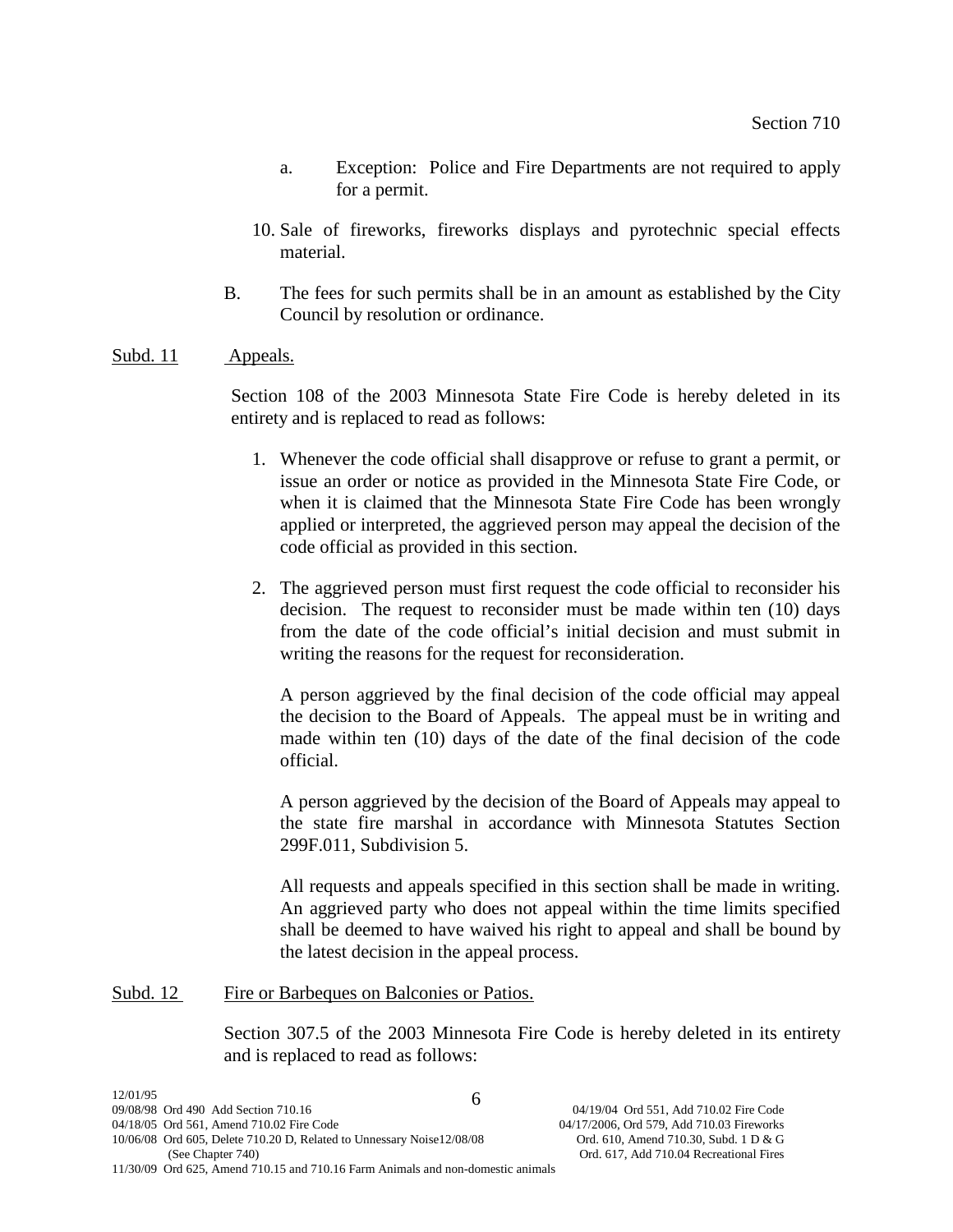- A. In any structure containing three (3) or more residential units, no person shall kindle, maintain, cause or use any fire, open flame or electric heating element on any balcony or deck above the ground; nor shall such activity occur under a deck or overhang nor on any patio set in and level with the ground unless such activity occurs at least 15 feet from all portions of all such units in such a structure.
- B. Except as otherwise provided in this section, no person shall keep or use any charcoal, nor any lighter fluid, natural gas, fuel, torch, barbeque grill or other similar heating or lighting chemical or device in any place, structure, property, lot, or premises that is any part of a location where fire, open flame or electric heating element is prohibited in subsection A above. Charcoal barbeque grills devoid of all flammable materials may be kept in a garage.
- C. Barbeque grills that burn natural gas are prohibited in any place where prohibited in subsections A and B above unless such a grill is permanently mounted, plumbed to the structure's natural gas supply, and set at least six feet at all points from all combustibles and all portions of all such residential units.
- D. It shall be a violation of this section for a person to conduct or allow any of the activities prohibited therein. The term "person" shall include, but not be limited to, the owner of the real property described in subsections A through B above, the owner's agent, and any tenant of such real property.
- E. Vehicles, vehicles containing any type of fuel, flammable or combustible liquids, or hazardous materials or liquids, regardless if stored in an approved container, shall not be located on any balcony or patio regardless if the balcony or patio is constructed of non-combustible materials or is protected by an automatic fire sprinkler system.

# Subd. 13 Premises Identification.

Section 505.1 of the 2003 Minnesota State Fire Code is amended to read as follows:

- A. Address numbers:
	- 1. New and existing buildings shall have approved address numbers, building numbers, or approved building identification placed in a position to be plainly legible and visible from the street or road fronting the property. These numbers shall contrast with their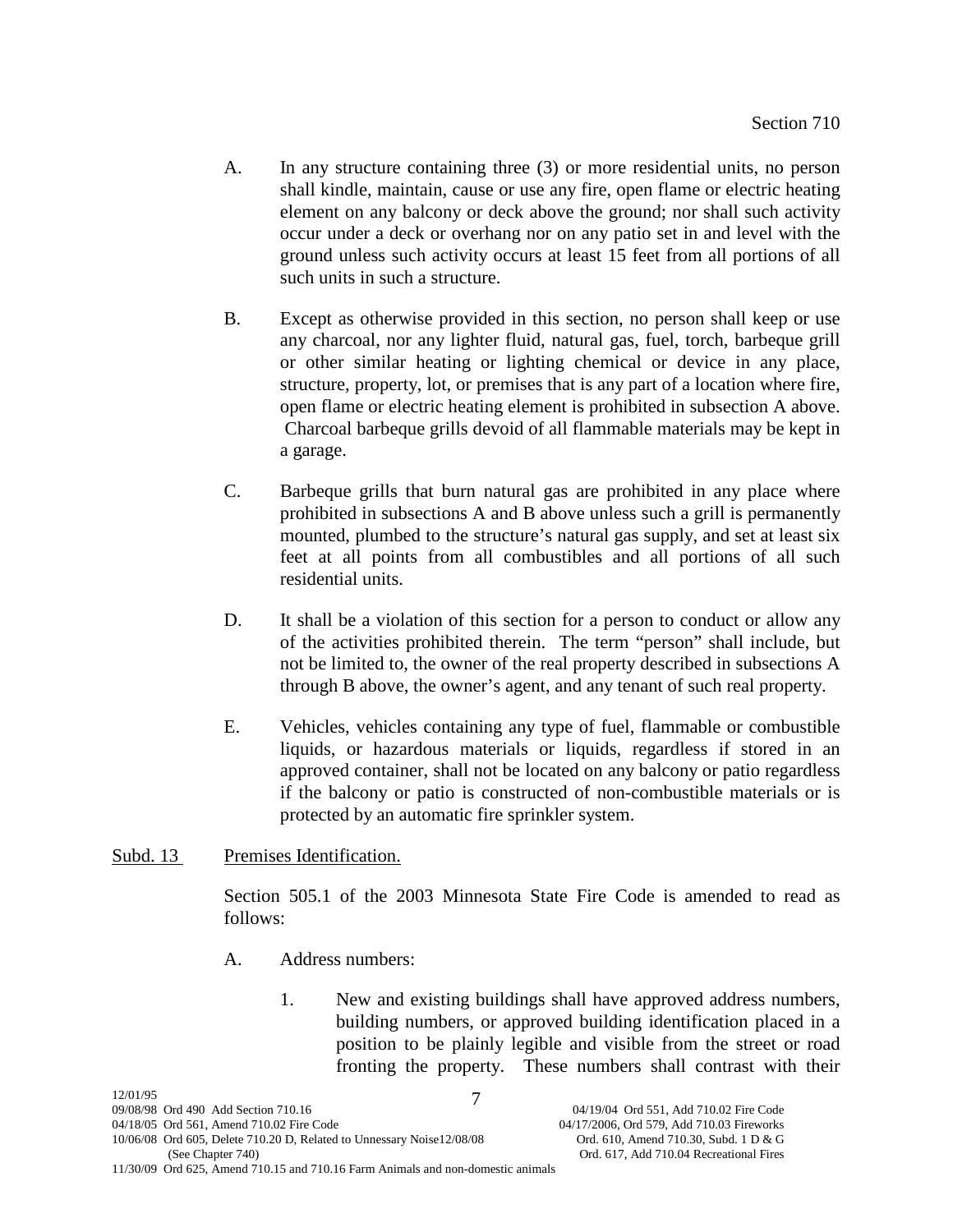background. Address numbers shall be Arabic numerals or alphabet letters. Numbers shall be a minimum of 4 inches high with a minimum stroke width of ½ inch.

- 2. Buildings which have a range of addresses for one building shall display the range of numbers or addresses from the lowest to the highest.
- 3. Buildings with multiple tenants/addresses shall place approved numbers or addresses on the front and rear doors identifying each address in the manner required in this section.
- 4. Dwellings that are remote/auxiliary from the main building shall display approved numbers or addresses on each building in the manner required in this section and in such a manner as to be visible from either direction of travel on the road or street fronting the property.
- 5. If any dwelling, business or building as required, is too remote from the fronting road or street to make it unreasonable to be seen from the fronting road or street, a sign or post with visible and legible approved numbers or addresses, or range of numbers or addresses from lowest to highest, shall be placed at the driveway entrance in such a manner that the numbers or addresses are visible from either direction of travel on said road or street.
- 6. Addressing of residential and commercial properties that do not fall under the provisions of subsection 5 above, and as such, are visible from the roadway they are fronting shall conform to the following:

| <b>Building Setback</b> | Minimum Address Size    |
|-------------------------|-------------------------|
| 0 feet to 40 feet       | 4 inches minimum height |
| 41 feet to 60 feet      | 6 inches minimum height |
| 61 feet or greater      | 8 inches minimum height |

- 7. Approved numbers or addresses shall be placed on all construction sites in such a position as to be plainly visible and legible from the street or road fronting the property.
- B. Street or Road Signs: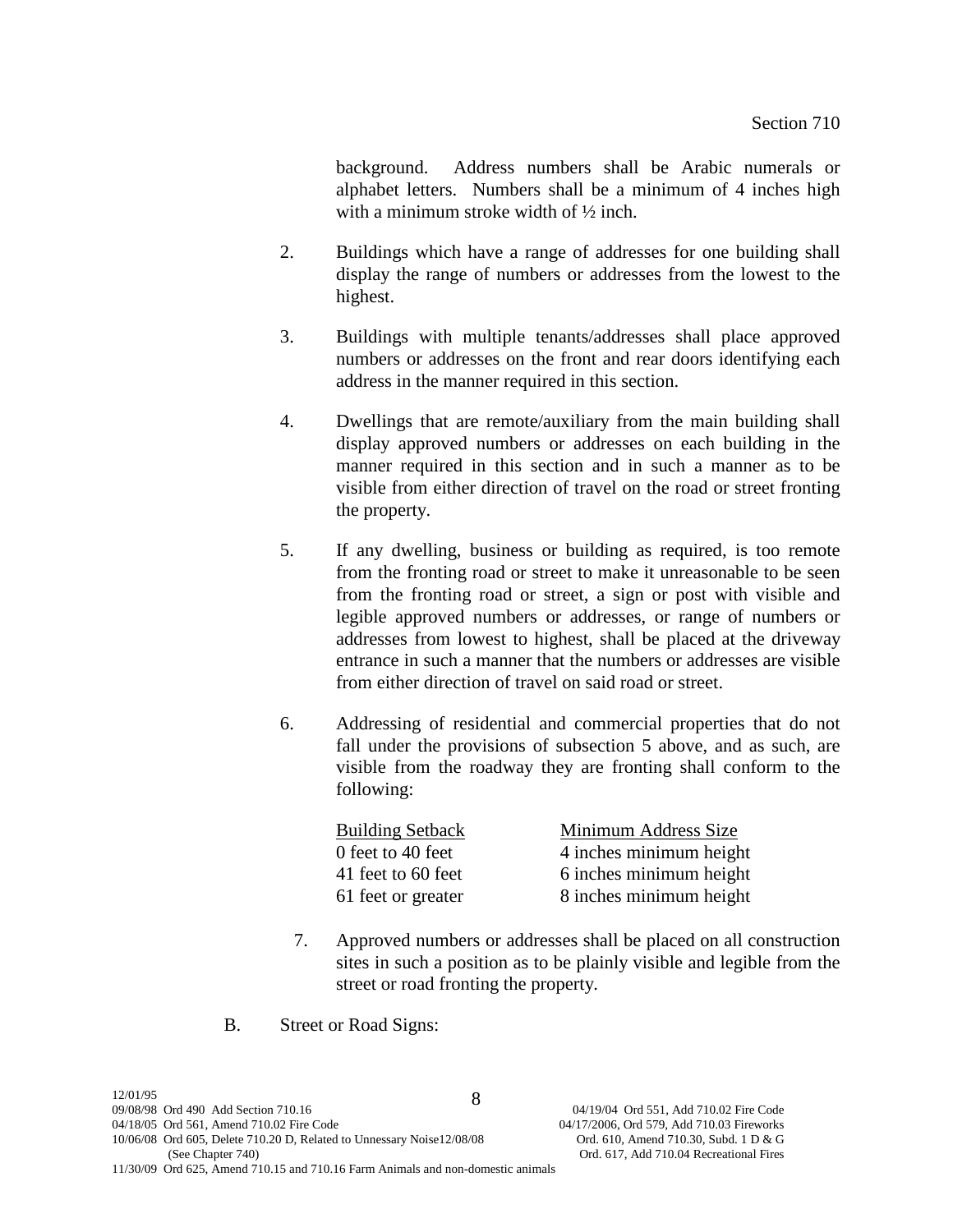Streets and roads shall be identified with approved signs. Temporary signs shall be installed at each street intersection when construction of new roadways allows passage by vehicles. Signs shall be of an approved size, weather resistant and be maintained until replaced by permanent signs.

#### Subd. 14 Fire Hydrants.

Section 508.51 of the 2003 Minnesota State Fire Code is hereby amended to read as follows:

Where a portion of the facility or building hereinafter constructed or moved into or within the jurisdiction is more than 150 feet from a hydrant on a fire apparatus road, as measured by an approved route around the exterior of the facility or building, on site fire hydrants and mains shall be provided where required by the Fire Chief or his designate.

- A. For buildings equipped throughout with an approved fire sprinkler system installed in accordance with NFPA 13 or NFPA 13R, the distance requirement shall be one fire hydrant within 100 feet of the fire department connection and 600 feet for all other fire hydrants.
- B. In buildings with high piled combustible storage or buildings that are inherently hazardous in nature because of hazardous processes or which store, use, or handle flammable, combustible or hazardous materials, additional fire hydrants may be required by the Fire Chief or his designate.

Exceptions:

- a. For Group R-3 and Group U occupancies, the distance requirements shall be 300 feet.
- b. For buildings equipped throughout with an approved automatic sprinkler system installed in accordance with Section 903.3.1.1 or 903.3.1.2, the distance requirements shall be 600 feet.

# Subd. 15 Hydrants.

Section 508.5.5 of the 2003 Minnesota State Fire Code is hereby amended to read as follows:

Clear space around Hydrants. A ten (10) foot clear space shall be maintained around the circumference of fire hydrants except as otherwise required or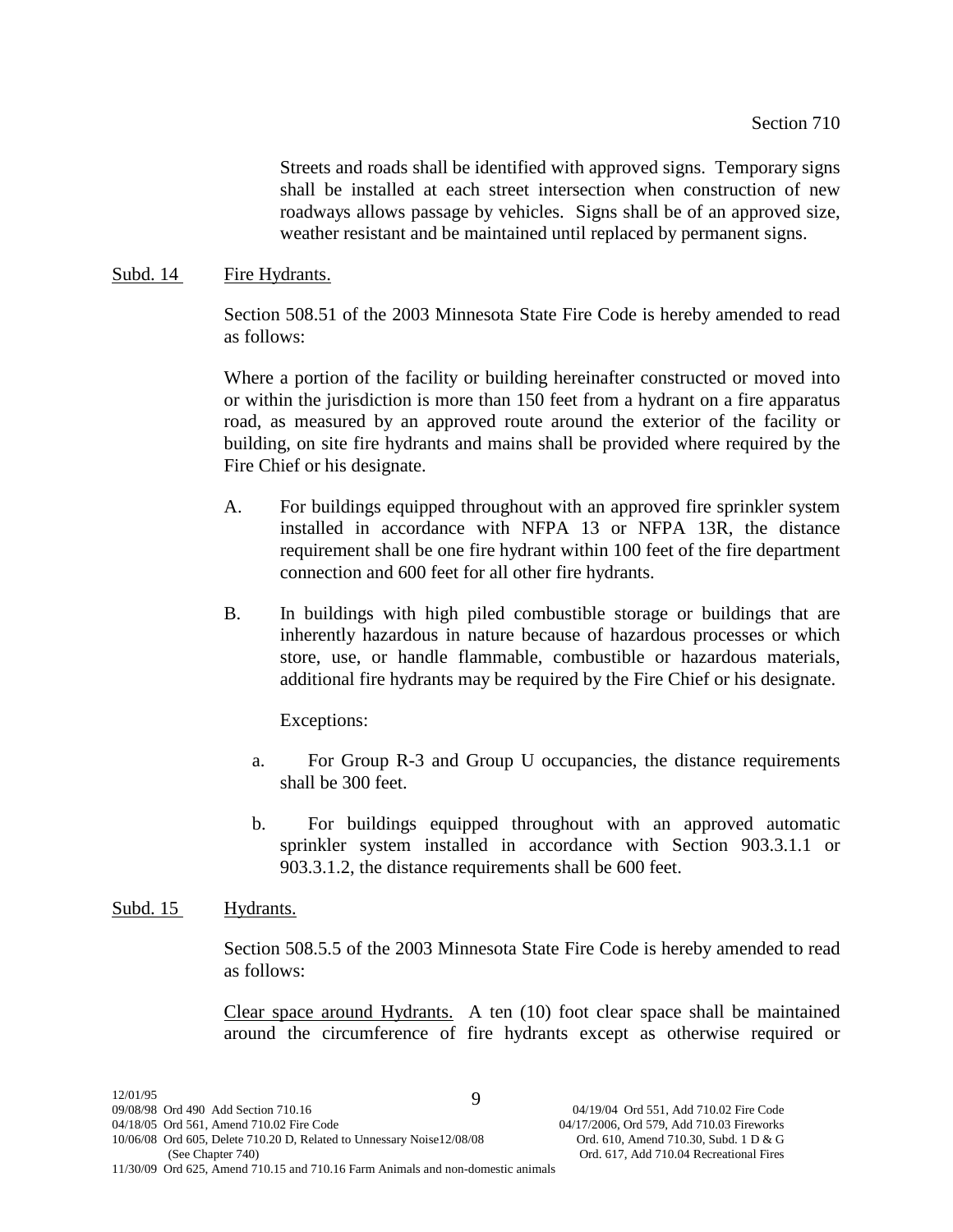approved. An approved accessible route to the hydrant from a public access shall be provided and maintained.

12/01/95<br>09/08/98 Ord 490 Add Section 710.16 04/18/05 Ord 561, Amend 710.02 Fire Code 04/17/2006, Ord 579, Add 710.03 Fireworks 10/06/08 Ord 605, Delete 710.20 D, Related to Unnessary Noise12/08/08 Ord 610, Amend 710.30, Subd. 1 D & G 10/06/08 Ord 605, Delete 710.20 D, Related to Unnessary Noise12/08/08 (See Chapter 740) 11/30/09 Ord 625, Amend 710.15 and 710.16 Farm Animals and non-domestic animals 10

04/19/04 Ord 551, Add 710.02 Fire Code Ord. 617, Add 710.04 Recreational Fires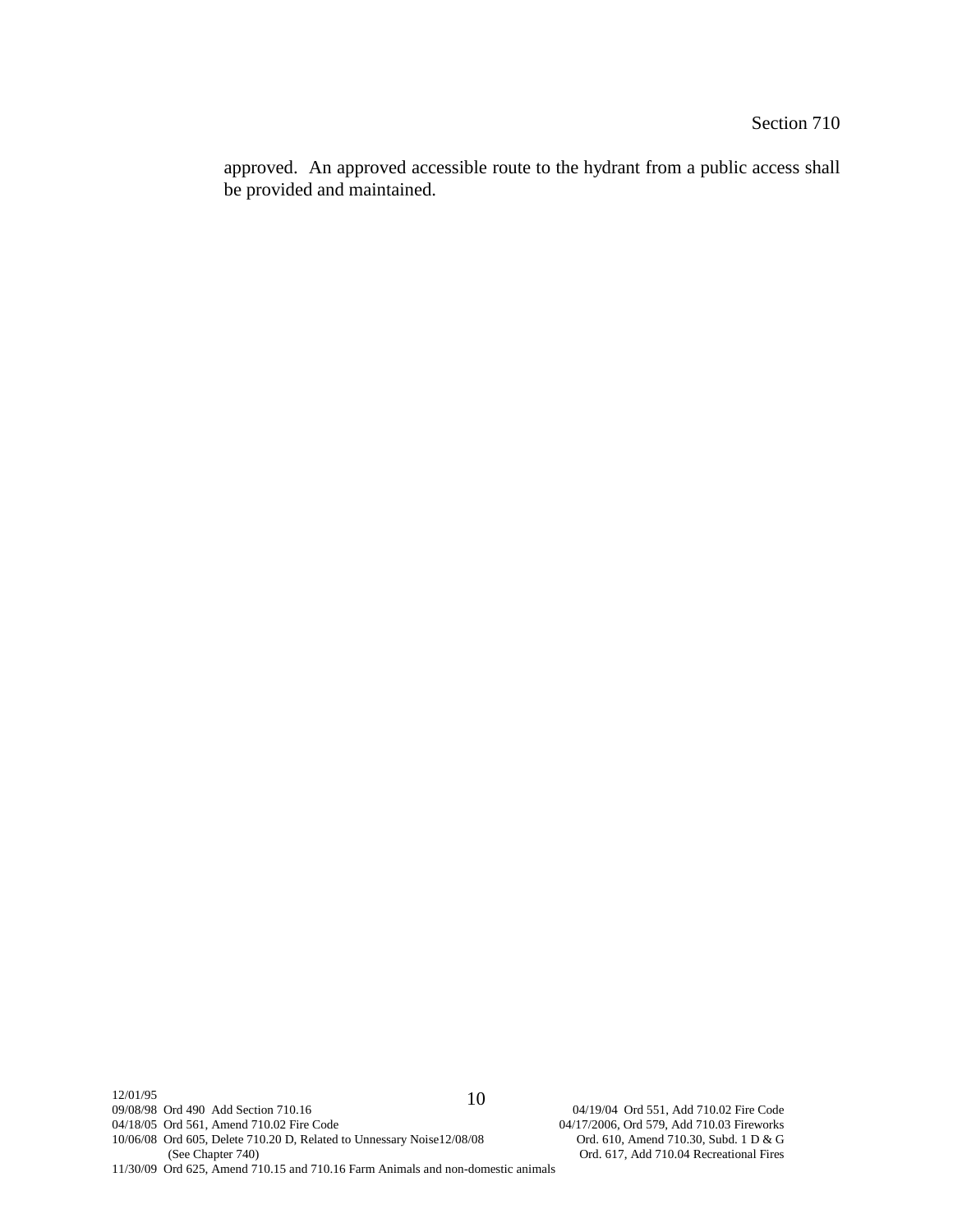# 710.03 Fireworks.

## Subd. 1 Definitions.

A. Fireworks – for the purpose of this section, fireworks will have the definition as contained in Minnesota Statute 624.20 Subd. 1 or any superseding statue.

# Subd. 2 Authority.

- A. The authority to enforce this code shall lie with the local Fire Chief or his designate.
- B. This ordinance uses as its base elements: the International Fire Code 2000 Edition, NFPA 1124 2003 Edition and Minnesota State Statute 624.20.
- C. Issues beyond the scope of this ordinance shall be addressed according to the International Fire Code 2000 Edition, NFPA 1124 2003 Edition and Minnesota State Statute 624.20 in their entirety.

## Subd. 3 Permit Required.

- A. No person shall sell or possess for sale Fireworks without first having obtained an annual permit from the City.
- B. An application for the permitted manufacture, storage for commercial purposes or sale of Fireworks shall be made to the City a minimum of thirty (30) days prior to operating.
- C. Included with the Permit Application, the applicant must provide a floor plan or plot plan indicating the approximate location of the Fireworks display, tent or stand.
- D. Permits shall be issued for a period of one calendar year.
- E. The inspections department must be notified immediately upon any of the following:
	- 1. If the Fireworks display is moved, stored or otherwise removed from the area of original inspection, to another location within the same building or on the same property.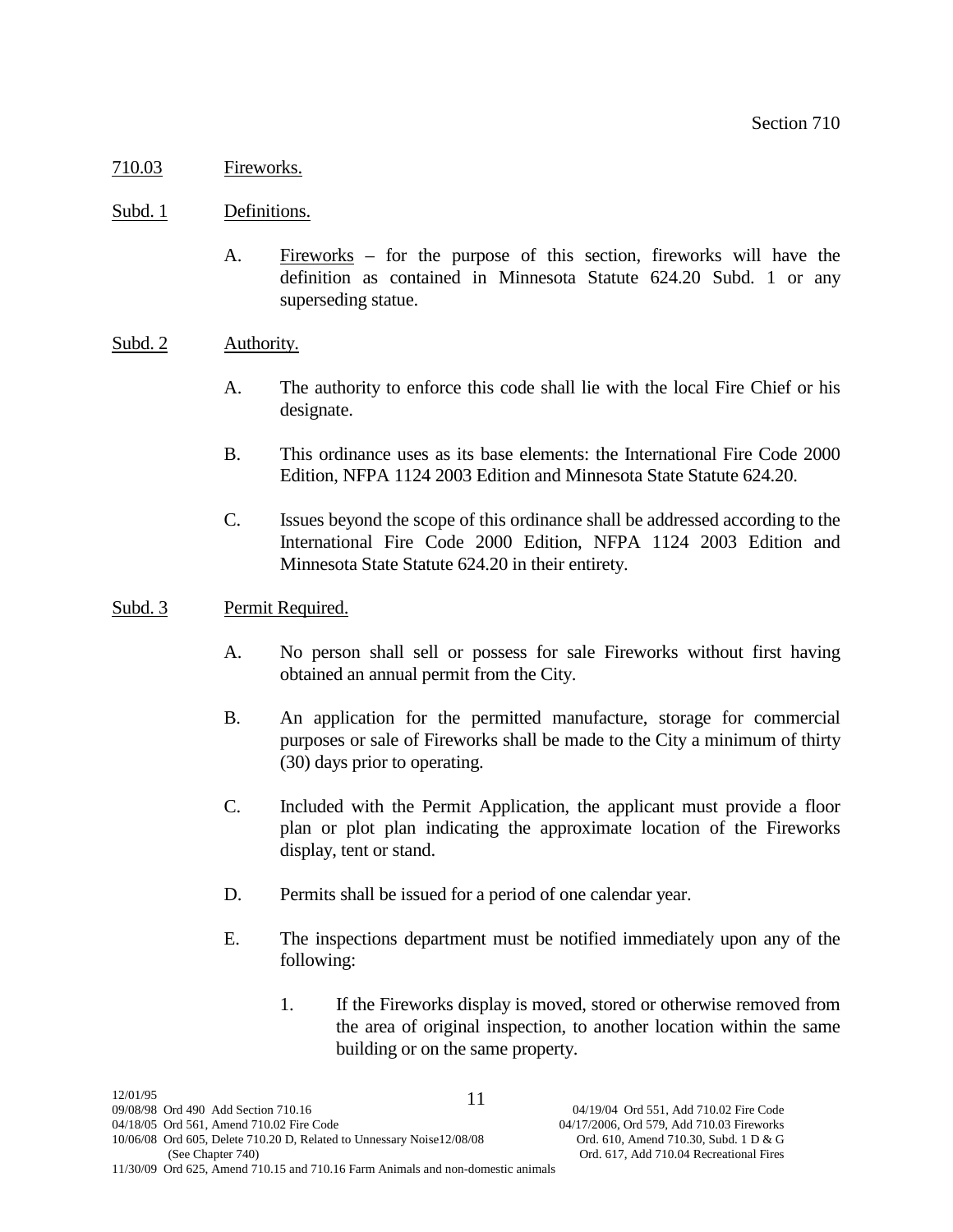- 2. Upon removal of the Fireworks display from the building and/or property.
- 3. If, within the permitting period addressed in Subd. 3 section C, the display is removed from the premises and then reinstalled at a later date still within the permitting period.
- F. For the temporary use of property for transient/non-permanent Fireworks stands the permit application shall include a letter from the person legally responsible for the property on which the Fireworks related activity will occur. Said letter shall grant permission to the applicant for the use of said property.
- G. Prior to processing the application, a criminal records check may be conducted. Neither the applicant nor the responsible party for the permit shall have been convicted of a felony or a fire/Fireworks related misdemeanor within the past three (3) years.
- H. The annual permit cost shall be determined and set by the City Council and shall not be pro-rated. The permit cost shall not exceed that established under Minnesota Statute 624.20(d).
- I. The annual permit shall expire on December 31 of the year it was issued.

# Subd. 4 Inspection Requirements.

- A. An initial inspection of the proposed sales facility or property shall be required to determine whether the property or facility will meet the minimum safety requirements relative to the occupancy, proximity to hazardous materials, and any other areas as determined by the Fire Chief.
- B. Upon satisfactory completion of the initial inspection and within three (3) days of the installation of the Fireworks display, tent or stand, a follow up inspection of the actual display, tent or stand will be required after which time the inspector will sign and validate the permit for the retail sales of the Fireworks.
- C. If, within the permitting period addressed in Subd. 3 Section C, the display is removed from the premises and then reinstalled at a later date, still within the permitting period, the display must be inspected within three (3) days of the reinstallation.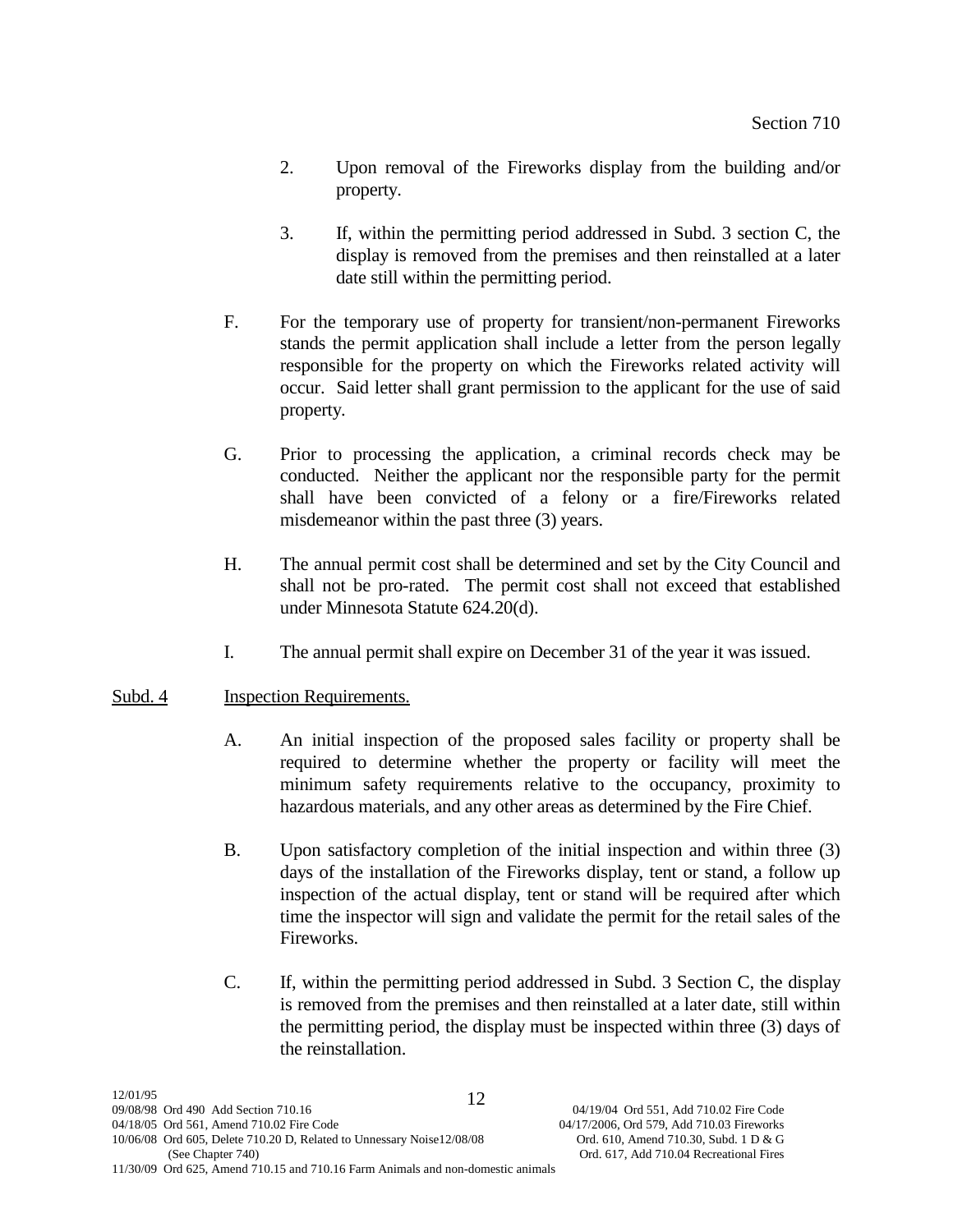# Subd. 5 Sales and Storage of Fireworks.

- A. No person shall sell or store Fireworks with fifty (50) feet of any fuel dispensing apparatus.
- B. It shall be unlawful to display, offer for sale or posses any Fireworks within any permanent structure not fully protected by an approved automatic fire sprinkler system.
- C. No smoking will be permitted within fifty (50) feet of any consumer fireworks retail sales area. "No Smoking" signs shall be conspicuously posted and approved fire extinguishers must be available for use.
- D. A minimum of two (2) portable pressurized water fire extinguishers with a minimum 2A rating (or  $2 - 2 \frac{1}{2}$  gal. extinguishers) and a minimum of one dry chemical fire extinguisher with a minimum 4A rating shall be located not more than seventy five (75) feet from the hazard.
- E. The permitted party shall be responsible for maintaining, at all times during stocking, selling and/or removal of the Fireworks, at least one (1) individual over the age of 18 on the property where the Fireworks are being displayed/stored.
- F. Only persons 18 years of age or older may purchase Fireworks. The purchaser must be verified by photographic identification.
- G. Only interior (under roof, tent, etc.) storage, display, sales and/or transient sales of Fireworks are permitted. No manufacturing, sales or storage for commercial purposes shall occur on residentially zoned property or properties used for educational purposes or assemblies.
- H. A list of all Fireworks displayed and/or stored on the property shall be available at all times. The list shall document the name, weight and quantity of the Fireworks and be accompanied by the material safety data sheet. A copy of this list must also be provided at the time of application.
- I. The requirements of this ordinance are supplemental to any requirements imposed by any building and zoning regulations, fire codes or state law.
- J. Retail Fireworks stands must be NFPA 1124 compliant.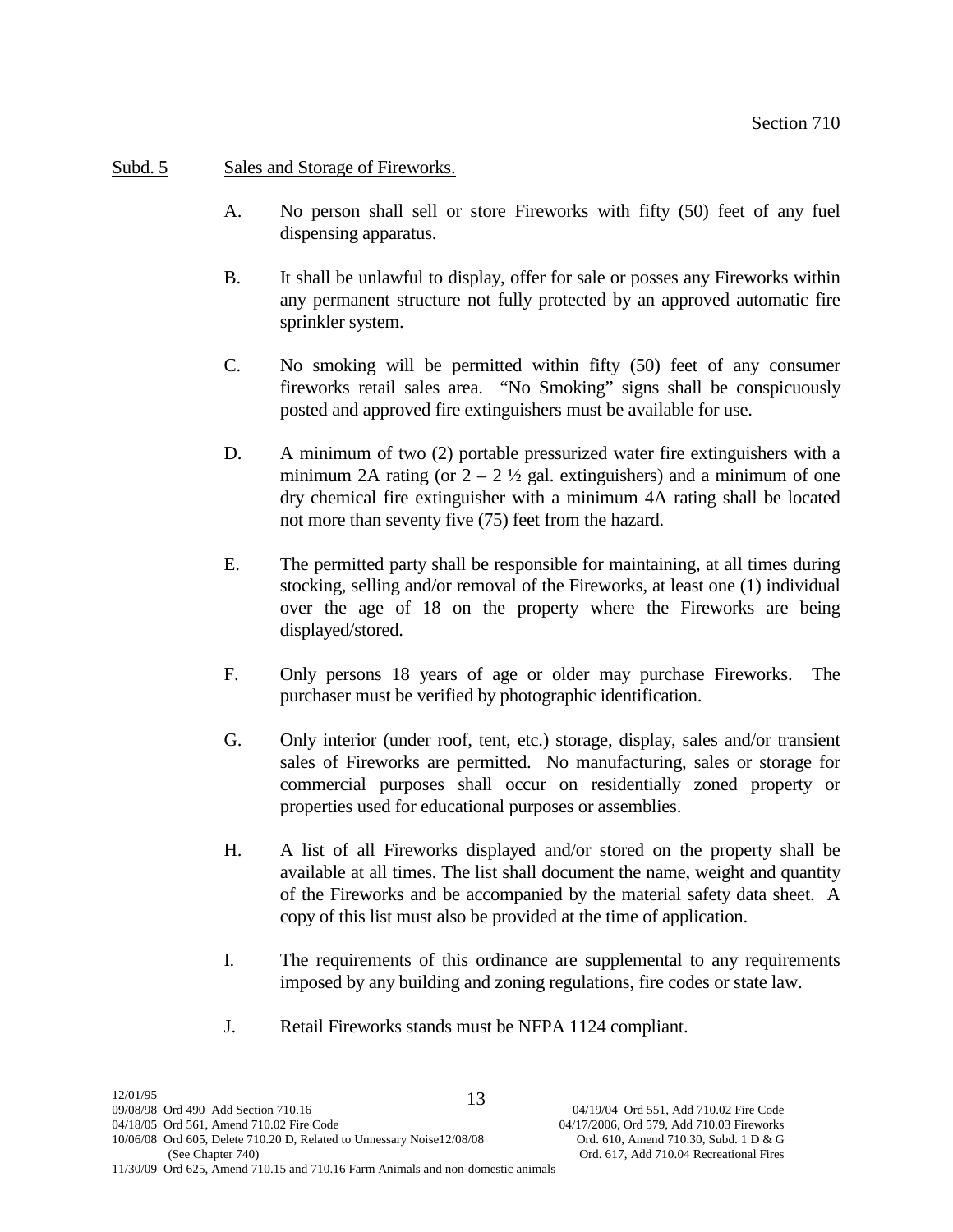- K. Temporary structures including: tents, temporary plywood stands, trailers, etc. used for the sale or storage of consumer Fireworks shall be positioned such that no part of the structure is within one hundred (100) feet of any building or other combustible structure or structure containing combustibles.
- L. Where transient/non-permanent Fireworks stands are used for the retail sales of Fireworks, signage with lettering at least two (2) inches in height shall be conspicuously posted on the exterior of the stand or structure stating: "No Fireworks discharged within 300 feet".
- M. The area located within thirty (30) feet of a consumer Fireworks sales facility shall be kept free of excessive combustible material including: dry grass, dry weeds or any other combustible debris considered a potential fire hazard.
- N. No consumer Fireworks shall be displayed for sale or stored within ten (10) feet of any entrance or exit door in an enclosed building or structure.
- O. No person shall knowingly sell consumer Fireworks to any person who is obviously under the influence of alcohol or drugs.

# Subd. 6 Use and Possession.

- A. It shall be unlawful to use, fire or discharge any Fireworks along the route of, or during any parade, public gathering or on any public property, place of public assembly or in any commercial/industrial district.
- B. It shall be unlawful at any time to throw, toss or aim any Fireworks at any person, animal, or vehicle or to use in such a manner that could threaten or cause harm to life or property.
- C. The discharge of Fireworks shall be prohibited inside, or within three hundred (300) feet of a retail Fireworks stand or store.
- D. The discharge of Fireworks shall be prohibited inside of any building or structure except in the case of a special event for a which a special permit has been granted by the Fire Chief.
- E. Banning the use of Fireworks shall be at the discretion of the Fire Chief if weather or other conditions occur that could create a hazardous situation.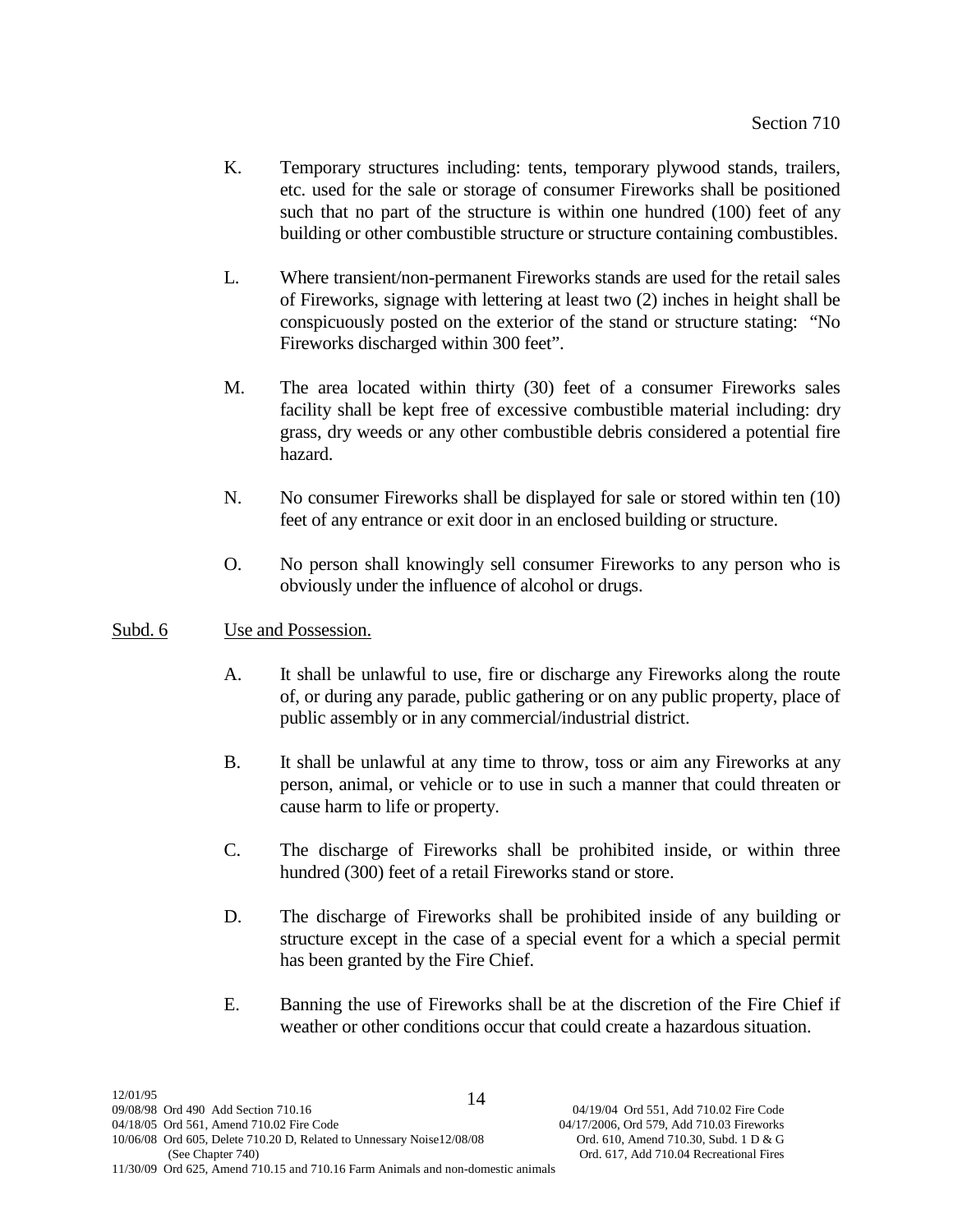- F. Juveniles may not possess Fireworks unless under the direct supervision of a responsible adult.
- G. Fireworks may not be discharged between the hours of 11:00 p.m. and 7:00 a.m.

# Subd. 7 Penalties.

- A. Materials which violate and/or pose a threat to public safety may be confiscated and destroyed. Costs associated with the disposal shall be passed on to the property owner or permit holder.
- B. Violations of this ordinance or of the state statute regulating the use or sale of Fireworks may result in revocation of the permit.
- C. Any violation with the provisions of this Ordinance shall constitute a misdemeanor and shall be punishable by law.

# 710.04 Recreational Fires.

# Subd. 1. Definitions.

For the purposes of this Section, the following definitions shall apply:

- A. "Recreational Fire" means a fire set for cooking, warming, or ceremonial purposes, which is not more than three (3') feet in diameter or three feet x three feet  $(3' \times 3')$  square, nor more than three  $(3')$  feet high and has had the ground surrounding the fire cleared of all combustible material.
- B. "Starter Fuels" means dry, untreated, unpainted wood or charcoal fire starter. Paraffin candles, paper, clean cardboard or charcoal lighter fluid are permitted as starter fuels and as aids to ignition only.
- C. "Wood" means dry, clean fuel only such as twigs, branches, limbs, presto logs, charcoal, cord word or untreated dimensional lumber. The term "wood" does not include wood that is green, with leaves or needles, rotten, wet, oil soaked, or treated with paint, glue or preservatives. Clean pallets may be used for recreational fires when cut into three (3') foot sections.

# Subd. 2. Site Requirements. Site requirements for a recreational fire shall include an area of no more than a three  $(3')$  foot diameter circle or three foot x three foot  $(3' \times 3')$  square, measured from the inside of the fire ring or border, completely surrounded by noncombustible and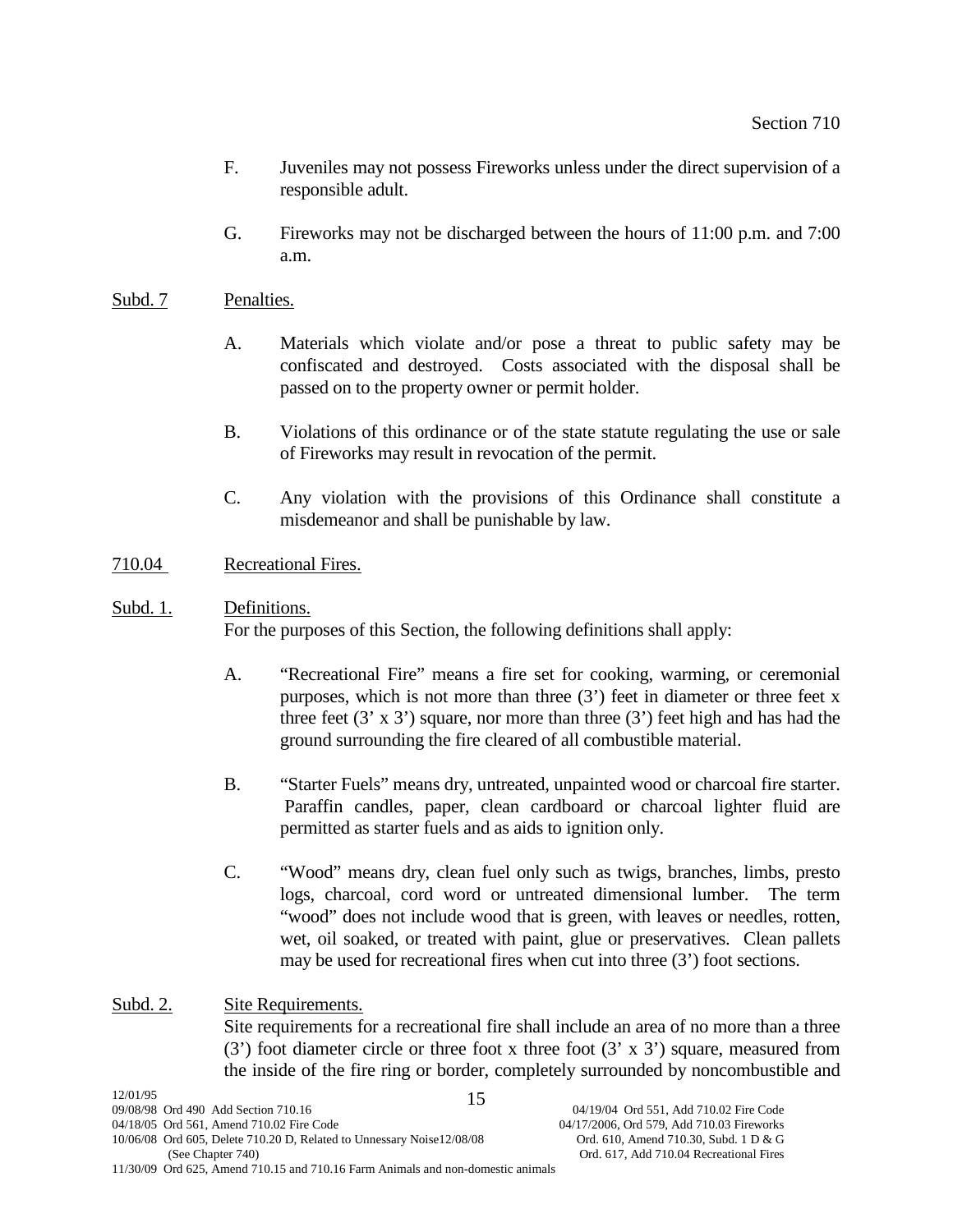nonsmoke or odor-producing material, either of natural rock, cement, brick, tile or block, or ferrous metal only and which area is depressed below ground, on the ground, or on a raised bed. Included with the provisions of this section are permanent outdoor wood burning fireplaces.

Recreational fire sites shall not be located closer than 15 feet to any structure or any closer than 10 feet from an adjacent property line.

A responsible person shall attend the Recreational Fire 100% of the time and have means to extinguish the fire readily available. Children and pets must be supervised when near a Recreational Fire.

Subd. 3. Burning Requirements.

When a Recreational Fire is used for recreational purposes, it must be ignited with approved starter fuels using dry clean wood; producing little detectable smoke, odor or soot beyond the property line; conducted with an adult tending the fire at all times; extinguished completely prior to leaving the location; and respecting weather conditions, neighbors, burning bans, and air quality so that nuisance health or safety hazards will not be created. Mobile cooking devices such as manufactured hibachis, charcoal grills, wood smokers, and propane or natural gas devices are not recreational fires.

Ashes and other remains from a Recreational Fire shall be disposed of properly in an approved non-combustible container.

Recreational Fires must be immediately extinguished upon the direction of law enforcement or fire department personnel.

Subd. 4. Burning Prohibitions. Burning Barrels are not acceptable containers for Recreational Fires.

> Burning of trash, leaves, treated wood, rubbish or hazardous material or waste is prohibited in Recreational Fires.

> Any smoke generated from a Recreational Fire that becomes a nuisance or irritant shall be due cause to extinguish the fire, regardless of the fuel source.

> No Recreational Fire will be permitted when the City, County, or DNR has officially declared a burning ban due to potential hazardous fire conditions or when the MPCA has declared an air quality alert.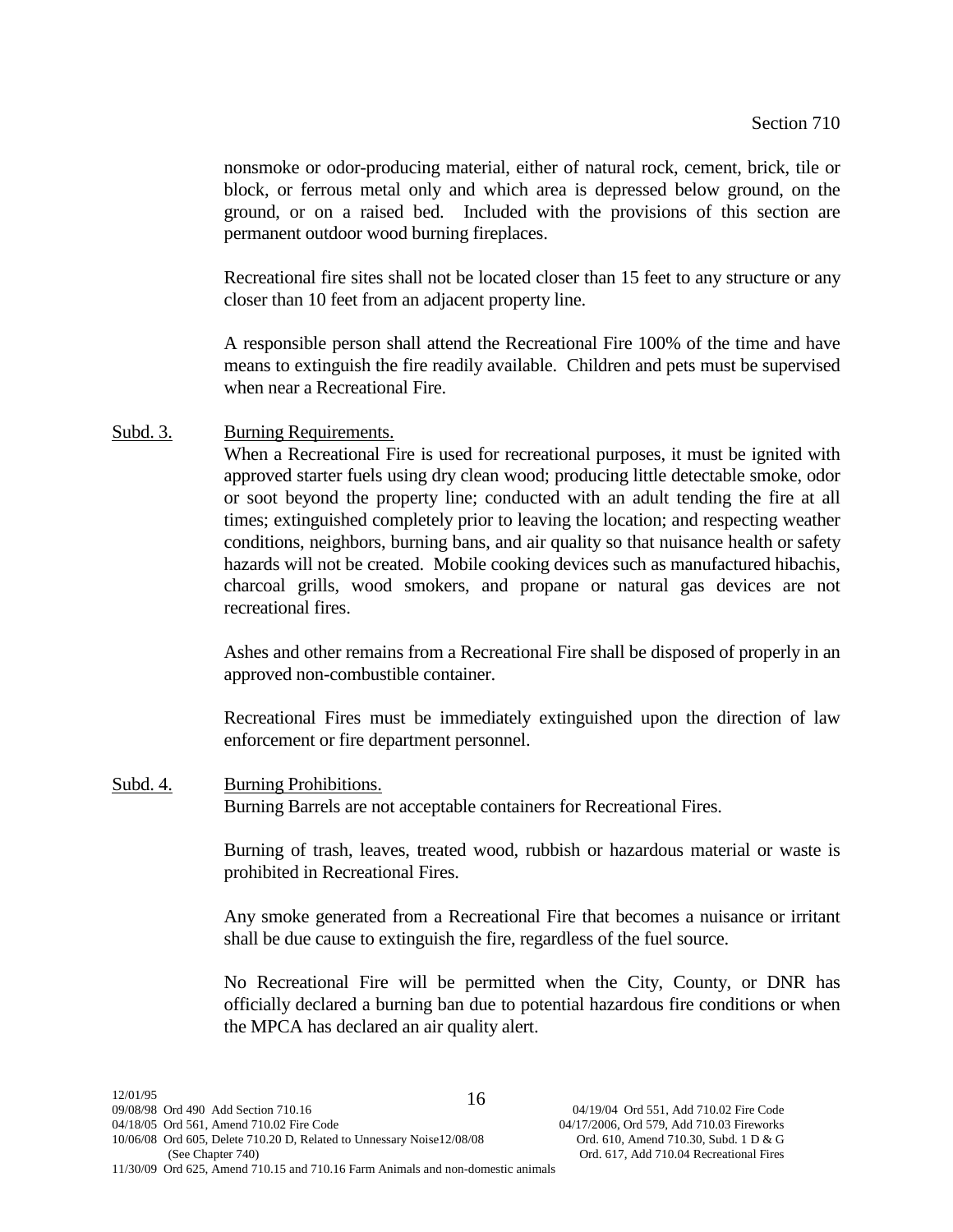## Subd. 5. Penalties.

Any person violating the provisions of this Section shall be liable for all costs incurred as a result of such violation and, in addition, shall be guilty of a misdemeanor and, upon conviction, such person shall be punished by a fine and/or imprisonment as set forth in Section 102 of this Code. Conviction of a misdemeanor shall not preclude the City or other governmental agencies from exercising any additional means available to recoup any cost expended or incurred as a result of a violation of this Section.

# 710.10 Dangerous Structures.

Any building or structure is a public nuisance which is dangerous to public safety or health or to other property by reason of the existence of any of the conditions set forth as follows:

- A. Damage by fire;
- B. Defective chimney or decay;
- C. Dilapidated condition or decay;
- D. Defective electric wiring;
- E. Defective gas installation;
- F. Defective heating apparatus;
- G. Defective sewage disposal system or plumbing;
- H. Any other defect endangering the public safety, health, or other property.

# 710.15 Animals and Fowl-Keeping, Housing, Treatment, Restraint, Confinement, and Trespass.

- Subd. 1. Definition. The term "farm animals" means live cattle, horses, mules, lamas, sheep, goats, swine, ponies, ducks, geese, turkeys, chickens, ostriches, guinea hens, bees, farmed fish, and all other animals normally associated with agriculture in the State of Minnesota.
- Subd. 2. Keeping. It shall be unlawful for any person to keep by himself, or through his agent, any farm animal, not in transit, within any portion of the corporate limits of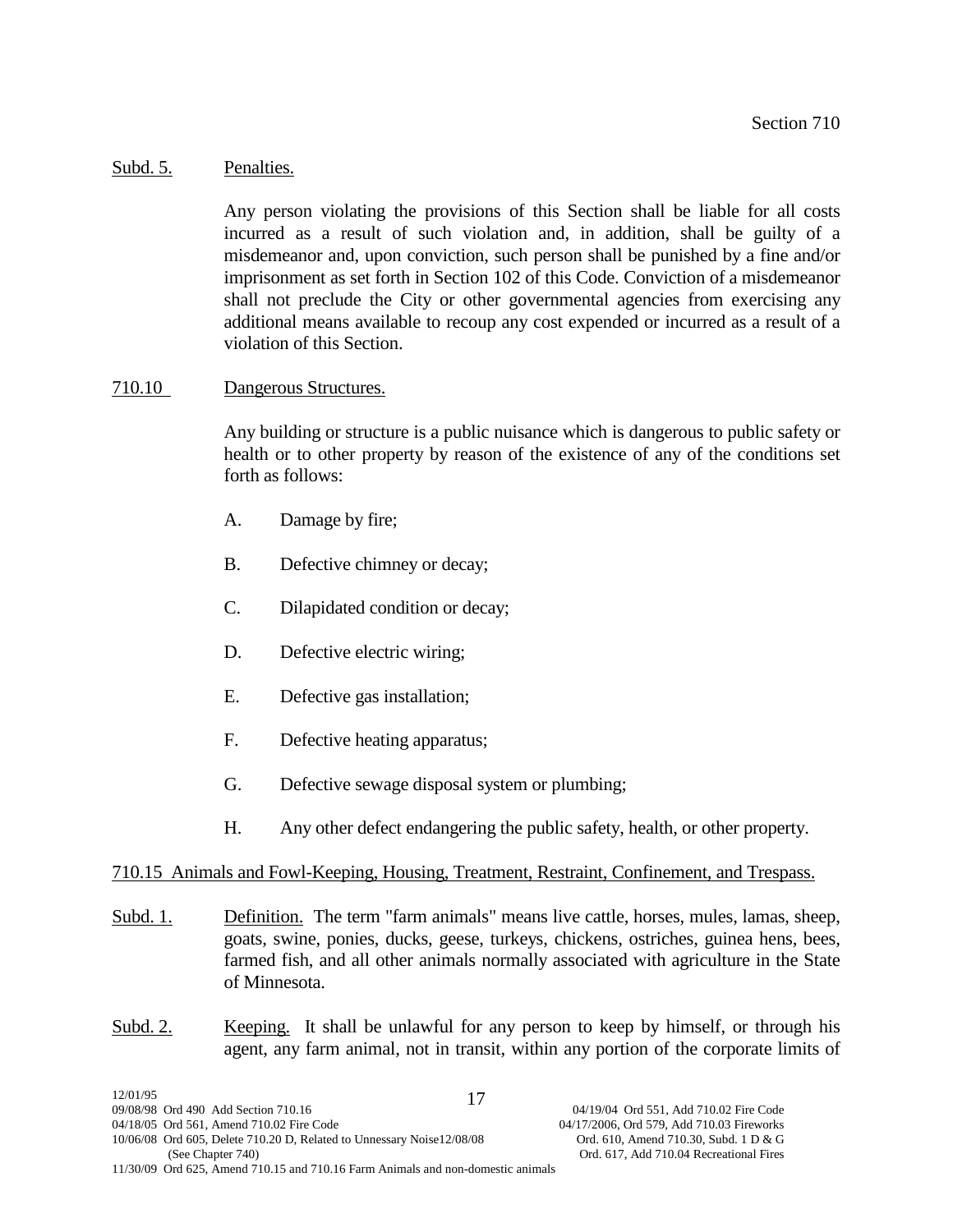the City not zoned for agricultural purposes. This subdivision, however, shall not apply to:

- A. The Carver County Fair or any other animal exhibition conducted on the fairgrounds owned by the Carver County Agricultural Society.
- B. Farm animals used in a parade for which a permit has been obtained pursuant to Section 320.02 of the Waconia City Code or used in a show or exhibit conducted in compliance with Chapter 506 of the Waconia City Code.
- C. Farm animals specifically trained for and actually providing assistance to the handicapped or disabled.
- D. Farm animals receiving care at a veterinarian clinic.
- E. Farm animals used by a bona fide educational or medical institution for purposes of instruction or study.

# Subd. 3. Impounding

- A. Any farm animal kept in violation of this Section may be impounded by the City and, after being so impounded for five (5) days or more without being reclaimed by the owner and removed from the corporate limits of the City, may be destroyed or sold and the proceeds retained by the City to defray the costs of impounding and keeping. Any person reclaiming any such impounded farm animal shall pay the costs of impounding and keeping the same.
- B. Upon the petition of the owner of any farm animal in violation of this Section 710.15, the City Council may grant the owner time to remove the f farm animal from the corporate limits of the City. The resolution granting additional time shall state a specific date by which the farm animal must be removed and may contain such conditions as the City Council determines are necessary or desirable, given the circumstances, to protect persons, property or the public welfare. If the farm animal is not removed from the corporate limits of the City by the date specified, or if the City Council finds that any condition has been violated, then in either case a violation of this Section 710.15 shall exist and the farm animal may be impounded as described in Subd. 3, A, above.

11/30/09 Ord 625, Amend 710.15 and 710.16 Farm Animals and non-domestic animals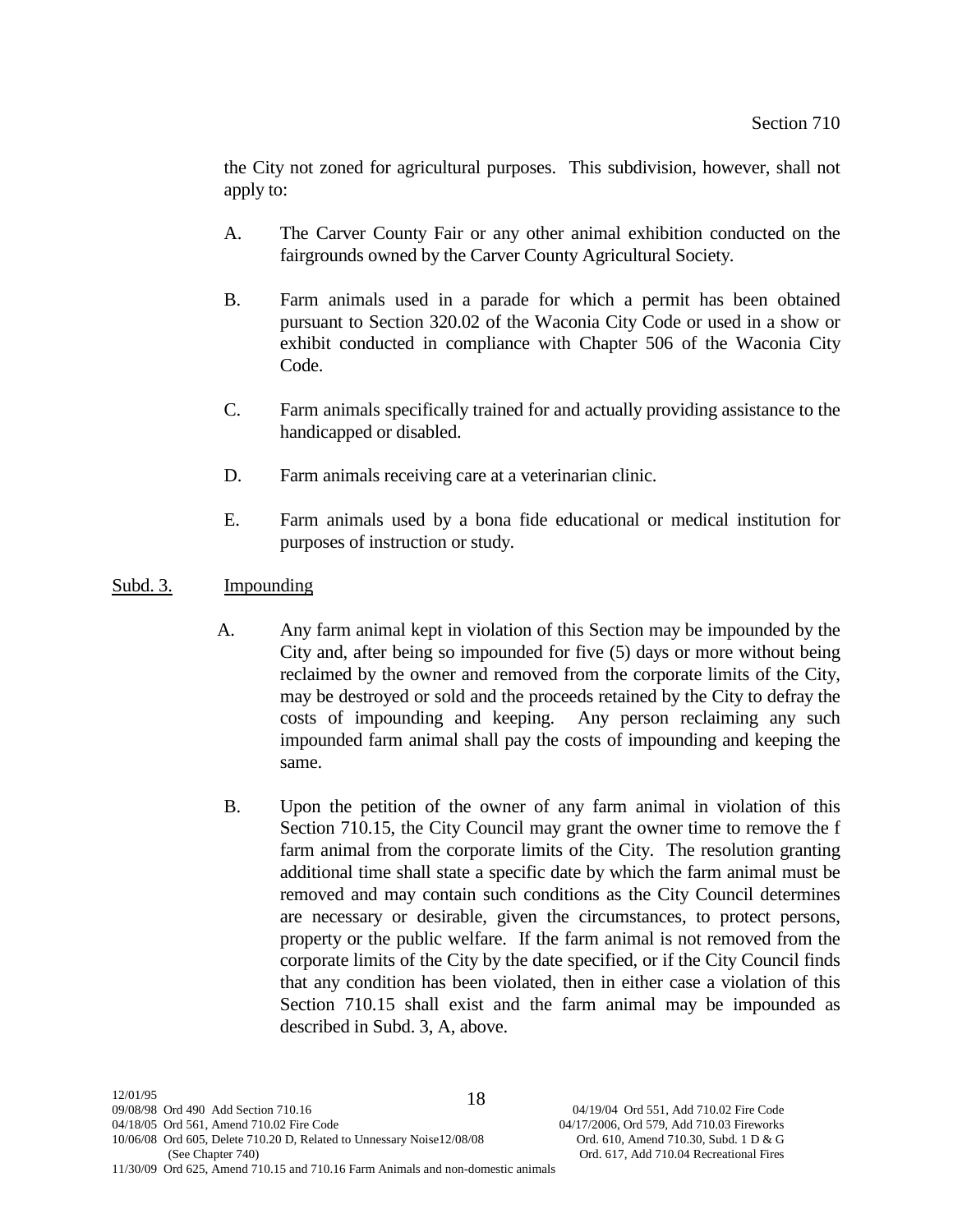## 710.16 Non-Domestic Animals.

## Subd. 1. Definitions.

- A. The term "domestic animal" means: i) domestic dogs (Canis lupis familiaris), but specifically excluding wolves or other members of the dog f family; ii) domestic cats (Fells Catus), but specifically excluding any other feline or member of the cat family; iii) birds kept indoors; iv) hamsters, gerbils and such other small rodents; v) chinchillas; vi) rabbits; vii) fish kept in aquariums or garden ponds; viii) non-poisonous lizards capable of being maintained continuously in cages, but specifically excluding crocodiles and alligators; and ix) other animals generally referred to as domestic pets, but specifically excluding non-human primates.
- B. The term "non-domestic animals" means all other animals not included in the above definition of "domestic animals".
- Subd. 2. Keeping. It shall be unlawful for any person to keep by himself or through his agent, any non-domestic animal, not in transit, within any portion of the corporate limits of the City of Waconia. This subdivision, however, shall not apply to:
	- A. The Carver County Fair or to any other animal exhibition conducted on the fairgrounds owned by the Carver County Agricultural Society.
	- B. Non-domestic animals exhibited to the public as part of a circus, carnival or other exhibit or show possessing a permit issued by the Commissioner of Natural Resources pursuant to Minnesota Statutes 97A.041, and possessing such other permits or licenses required pursuant to the Waconia City Code.
	- C. Non-domestic animals specifically trained for and actually providing assistance to the handicapped or disabled.
	- D. Non-domestic animals receiving care at a veterinarian clinic.
	- E. Non-domestic animals used by a bona fide educational or medical institution for purposes of instruction or study.
	- F. Farm animals, as defined in Section 710.05, Subd. 1, of the Waconia City Code.
	- G. Any animal existing as part of the natural environment provided that no person is taking any action to provide food or shelter to such animal or to confine such animal.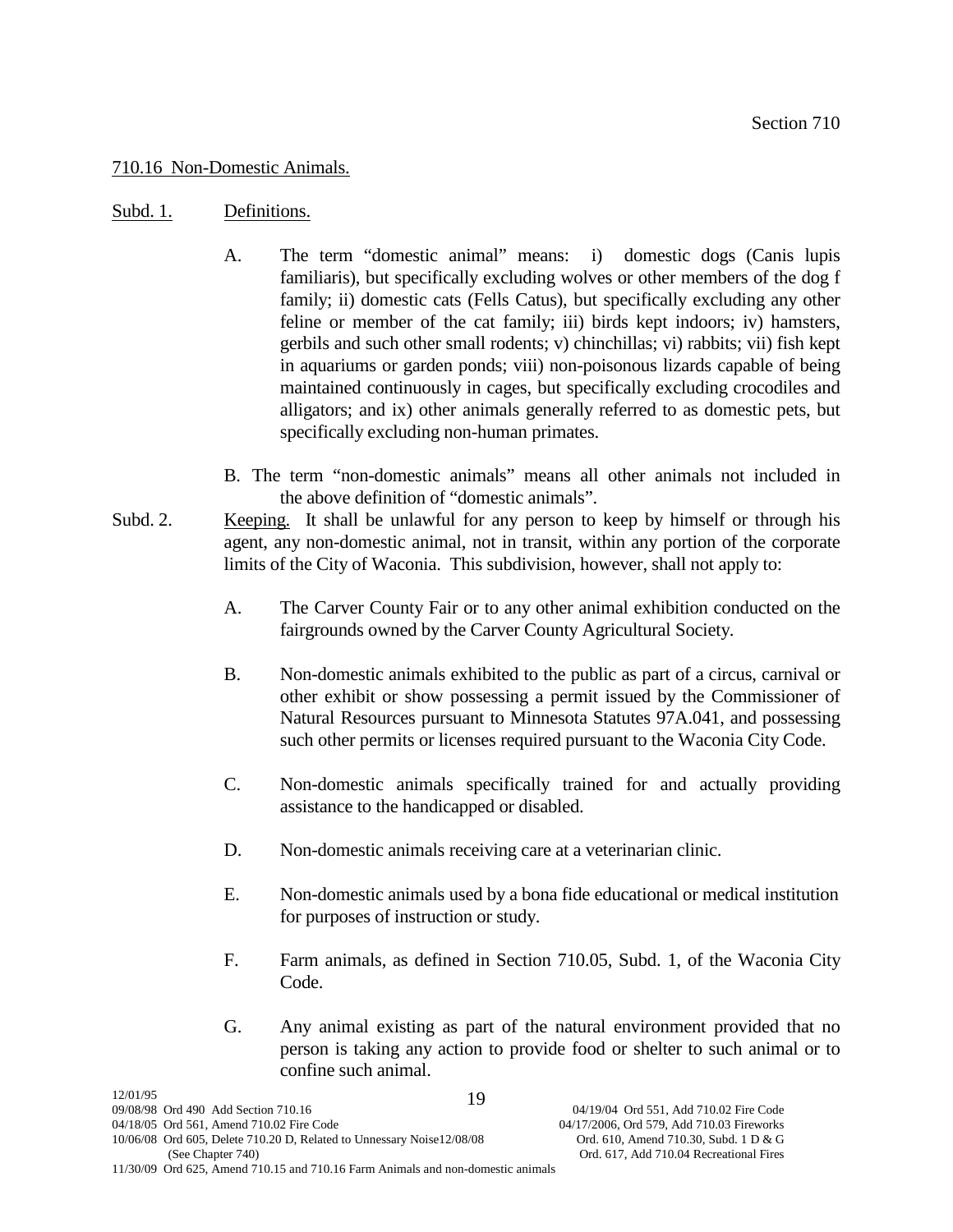# Subd. 3. Impounding.

- A. Any non-domestic animal kept in violation of this Section may be impounded by the City and, after being so impounded for five (5) days or more without being reclaimed by the owner and removed from the corporate limits of the City, may be destroyed or sold and the proceeds retained by the city to defray the costs of impounding and keeping. Any person reclaiming any such impounded non-domestic animal shall pay the costs of impounding and keeping the same.
- B. Upon the petition of the owner of any non-domestic animal in violation of this Section, the City Council may grant the owner time to remove the nondomestic animal from the corporate limits of the City. The resolution granting additional time shall state a specific date by which the nondomestic animal must be removed and may contain such conditions as the City Council determines are necessary or desirable, given the circumstances, to protect persons, property or the public welfare. If the non-domestic animal is not removed from the corporate limits of the City by the date specified, or if the City Council finds that any condition has been violated, then in either case a violation of this Section 710.16 shall exist and the nondomestic animal may be impounded as described in Subd. 3, A, above.

# 710.20 Public Nuisances Affecting Peace and Safety.

The following are declared to be nuisances affecting public peace and safety:

- A. All trees, hedges, billboards, or other obstructions which prevent persons from having a clear view of all traffic approaching an intersection;
- B. All wires and limbs of trees which are so close to the surface of a sidewalk or street as to constitute a danger to pedestrians or vehicles;
- C. All snow and ice not removed from public sidewalks within twelve hours after the snow or other precipitation causing the condition has ceased to accumulate;
- D. Obstructions and excavations affecting the ordinary use by the public of streets, alleys, sidewalks, or public grounds except under such conditions as are permitted by this Code or other applicable laws;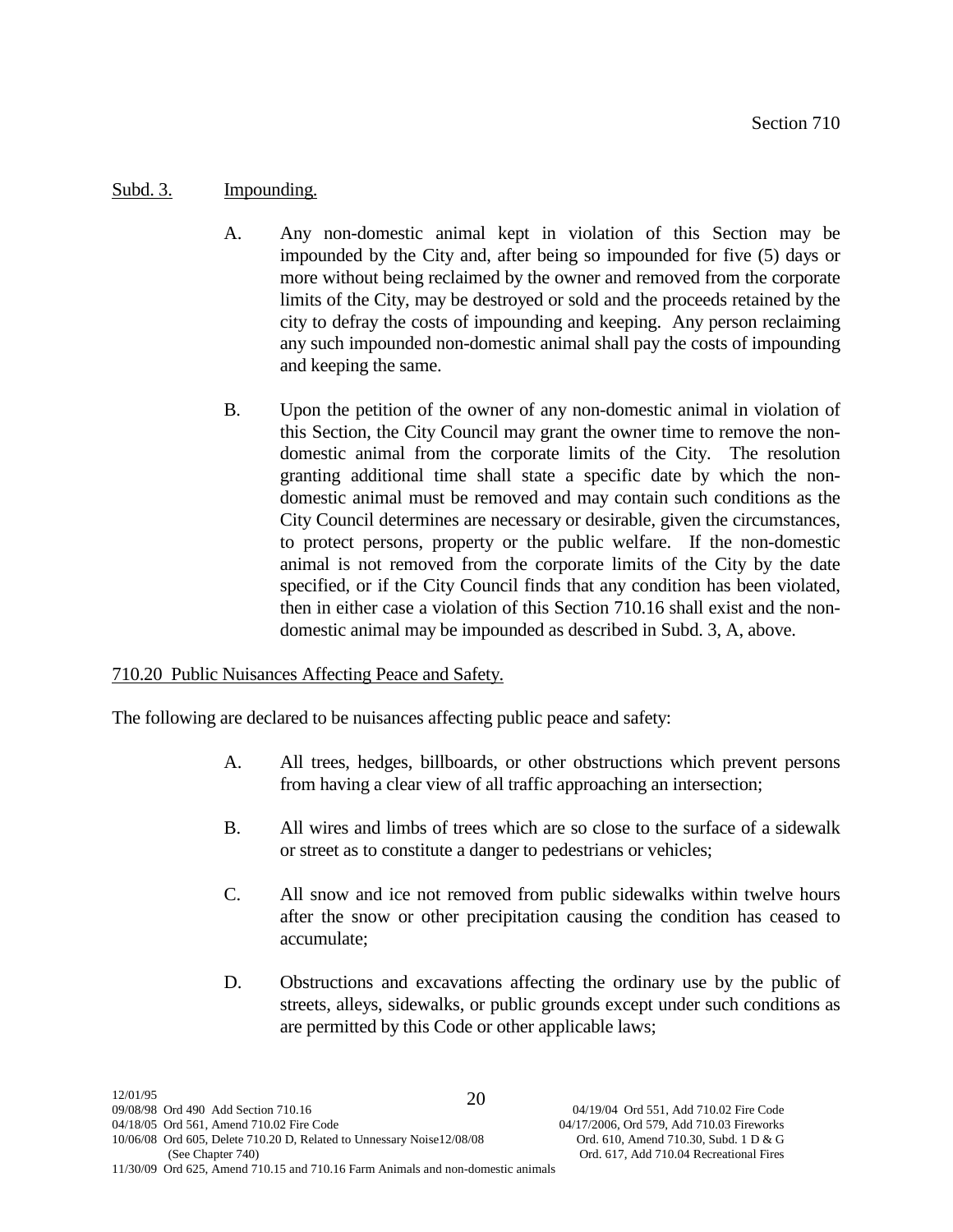- E. Radio aerials or television antennae erected or maintained in a dangerous manner;
- F. Any use of property abutting on a public street or sidewalk or any use of a public street or sidewalk which causes large crowds of people to gather, obstructing traffic and the free use of the streets or sidewalks;
- G. All hanging signs, awnings, and other similar structures over streets and sidewalks, so situated as to endanger public safety, or not constructed and maintained as provided by other provisions of this Code;
- H. The allowing of rain water, ice, or snow to fall from any building or structure upon any street or sidewalk or to flow across any sidewalk;
- I. Any barbed wire fence less than six feet above the ground and within three feet of a public sidewalk or a public right-of-way;
- J. All dangerous, unguarded, machinery in any public place, or so situated or operated on private property so as to attract the public;
- K. Waste water cast upon or permitted to flow upon streets or other public property;
- L. Accumulations in open places of discarded or disused machinery, household appliances, automobile bodies, or other material, in a manner conducive to the harboring of rats, mice, snakes or vermin or to fire, health, or safety hazards resulting from such accumulation or from the rank growth of vegetation among the items so accumulated;
- M. Any well, hole, or similar excavation which is left uncovered or in such other condition as to constitute a hazard to any child or other person coming upon the premises where such is located;
- N. Obstruction to the free flow of water in a natural waterway or public street drain, gutter, ditch with trash or other foreign material;
- O. The placing or throwing on any street, sidewalk or other public property of any glass, tacks, nails, bottles, or other substance which may injure any person or animal or damage any tire when passing over such substance;
- P. The depositing of garbage or refuse on a public right-of-way or on adjacent private property;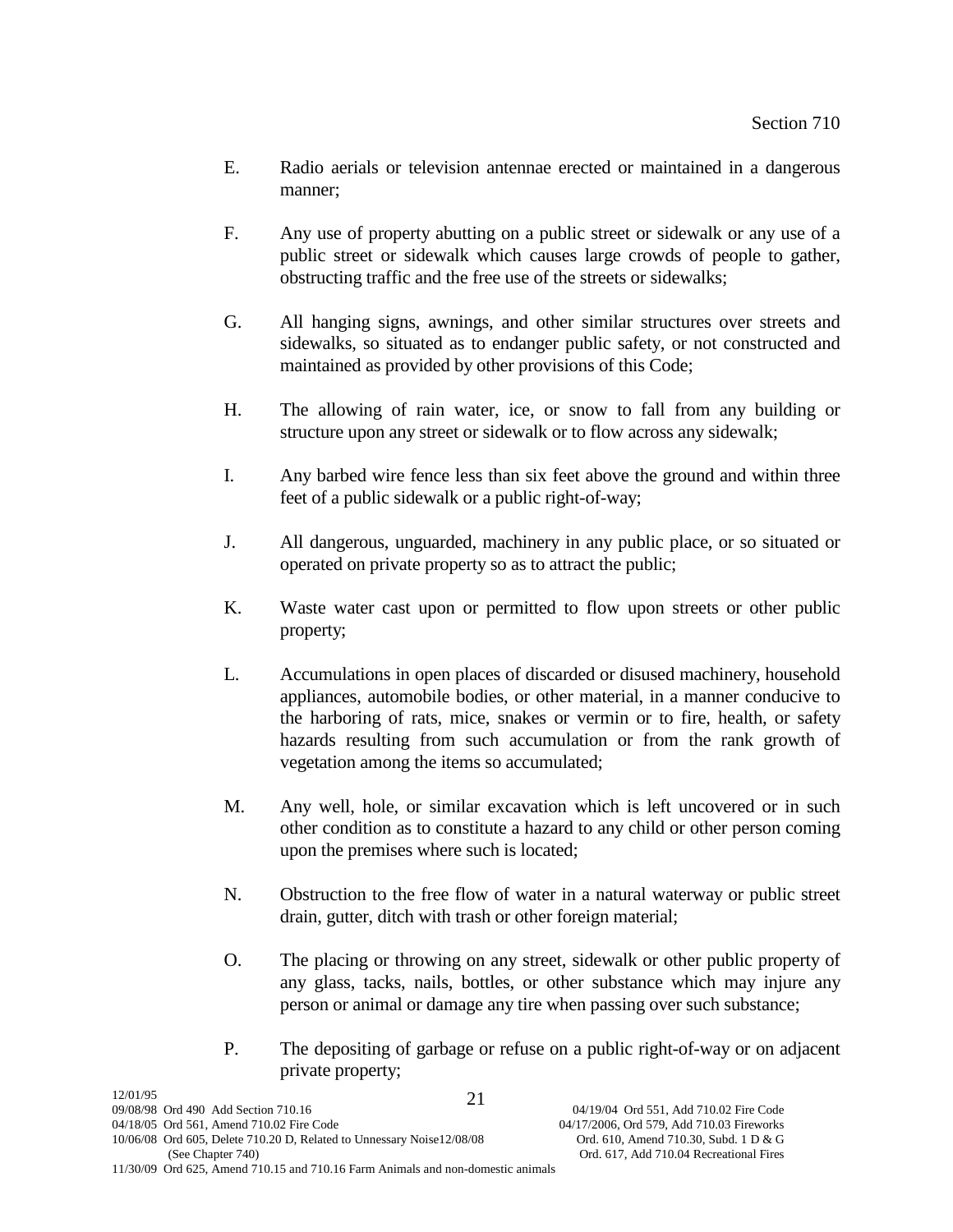Q. All other conditions or things which are likely to cause injury to the person or property of another.

# 710.30 Disposition of Abandoned, Wrecked, Dismantled or Inoperative Motor Vehicles.

- Subd. 1. Definitions. For the purpose of this Section, the following terms, phrases, words and their derivations shall have the following meanings:
	- A. "Abandoned Motor Vehicle" is any motor vehicle, as defined by Subd. 1D, below, which is left unattended on any public street, alley, public place or parking lot within the City for a longer period than 24 hours without notifying the City Administrator and making arrangements for the parking of such motor vehicle.
	- B. "City" is the City of Waconia, Minnesota.
	- C. "Junked Motor Vehicle" is any motor vehicle as defined by Subd. 1D, below, which does not have lawfully affixed thereto a license plate currently valid in Minnesota or in any other state or foreign country or the condition of which is wrecked, dismantled, partially dismantled, inoperative or discarded.
	- D. "Motor Vehicle" is any vehicle which is self-propelled and designed to travel along the ground and shall include, but not be limited to, automobiles, buses, motor bikes, motorcycles, motor scooters, trucks, tractors, go-carts, golf carts, motorhomes, campers, snowmobiles and trailers.
	- E. "Person" means any person, firm, partnership, association, corporation, company or organization of any kind.
	- F. "Private Property" means any real property within the City which is privately owned and which is not public property as defined in this Subdivision.
	- G. "Public Property" means any street, alley or highway and shall include the entire width between the boundary lines of every public way maintained for the purposes of vehicular travel, and also means any other publicly-owned property or facility within the City including, but not limited to, public buildings, parking lots and parks.
- Subd. 2. Storing, Parking or Leaving Abandoned, Wrecked, Dismantled or Inoperative Motor Vehicles Declared a Nuisance -- Exceptions. The presence of an abandoned, wrecked, dismantled, inoperative, junked or partially dismantled motor vehicle or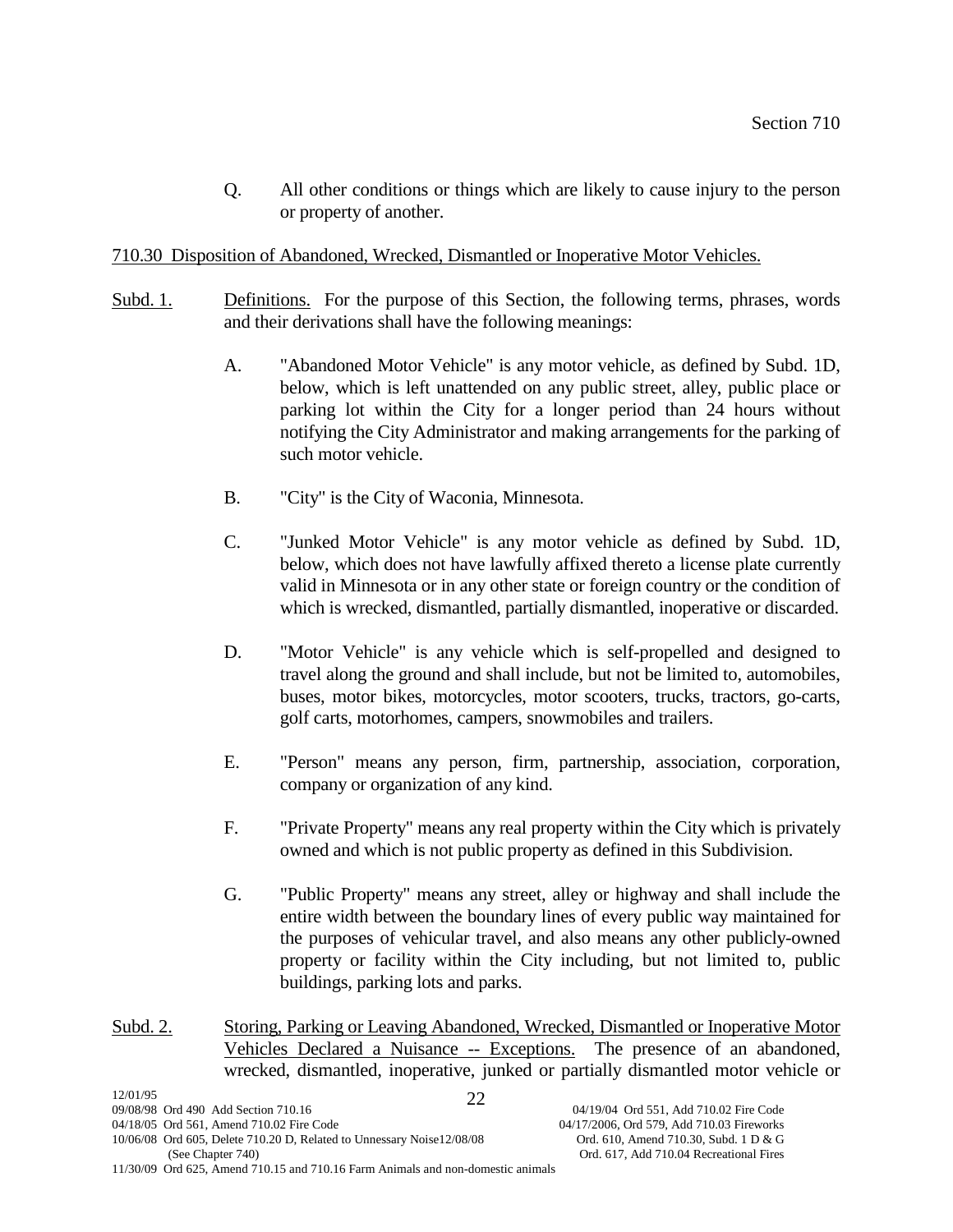parts thereof is hereby declared to be a public nuisance creating a hazard to public health and safety because such vehicles invite plundering, create fire hazards, and attract vermin. The accumulation and outside storage of such vehicles is determined to be in the nature of rubbish, litter and unsightly debris, and a detriment to the environment and may be abated as provided herein or as provided under any other ordinances of the City of Waconia or the statutes of the State of Minnesota. This Section shall not apply to any motor vehicle enclosed within a building on private property; held in connection with a business enterprise lawfully licensed by the City and properly operated in the appropriate business zone pursuant to the Zoning Ordinances of the City; in an operable condition, located on private property; and specifically adapted or designed for operation on drag strips or raceways and equipped with an appropriate cover to screen it from view; retained on private property by the owner for antique collection purposes and equipped with an appropriate cover to screen it from view; or located in an appropriate storage place or depository maintained in a lawful place and manner by the City or authorized by the City.

- Subd. 3. Storing, Parking or Leaving Abandoned, Wrecked, Dismantled or Inoperative Motor Vehicles on Public Property Prohibited. No person shall park, store, leave or permit the parking, storing or leaving of any abandoned, wrecked, dismantled, inoperative, junked or partially dismantled motor vehicle of any kind, whether attended or not, upon any public property within the City.
- Subd. 4. Removal. Whenever an abandoned motor vehicle or an unattended motor vehicle which is in a wrecked, dismantled, inoperative, junked or partially dismantled condition is found on public property within the City, the City is authorized to provide for the removal of such motor vehicle to a garage or place of safety. A motor vehicle which causes an obstruction and hazard to traffic may be removed at any time under the direction of the City Administrator or duly authorized law enforcement officer.
- Subd. 5. Notice to Owner. It shall be the duty of the City to notify, by registered mail, the registered owner, if known, and if encumbered, the lien holder, of such removal. The notice shall set forth the date and place of removal, the year, make, model and serial number of the abandoned motor vehicle, if such information can be reasonably obtained, and the place of where the vehicle is being held and shall inform the owner and any lien holders of their right to reclaim such vehicle under Subd. 6, below, and shall state that failure of the owner or lien holder to exercise their right to reclaim the vehicle and contents shall be deemed a waiver by them of all rights, title and interest in the vehicle and a consent to the sale of the vehicle and contents at a public auction pursuant to Subd. 7, below. If it is impossible to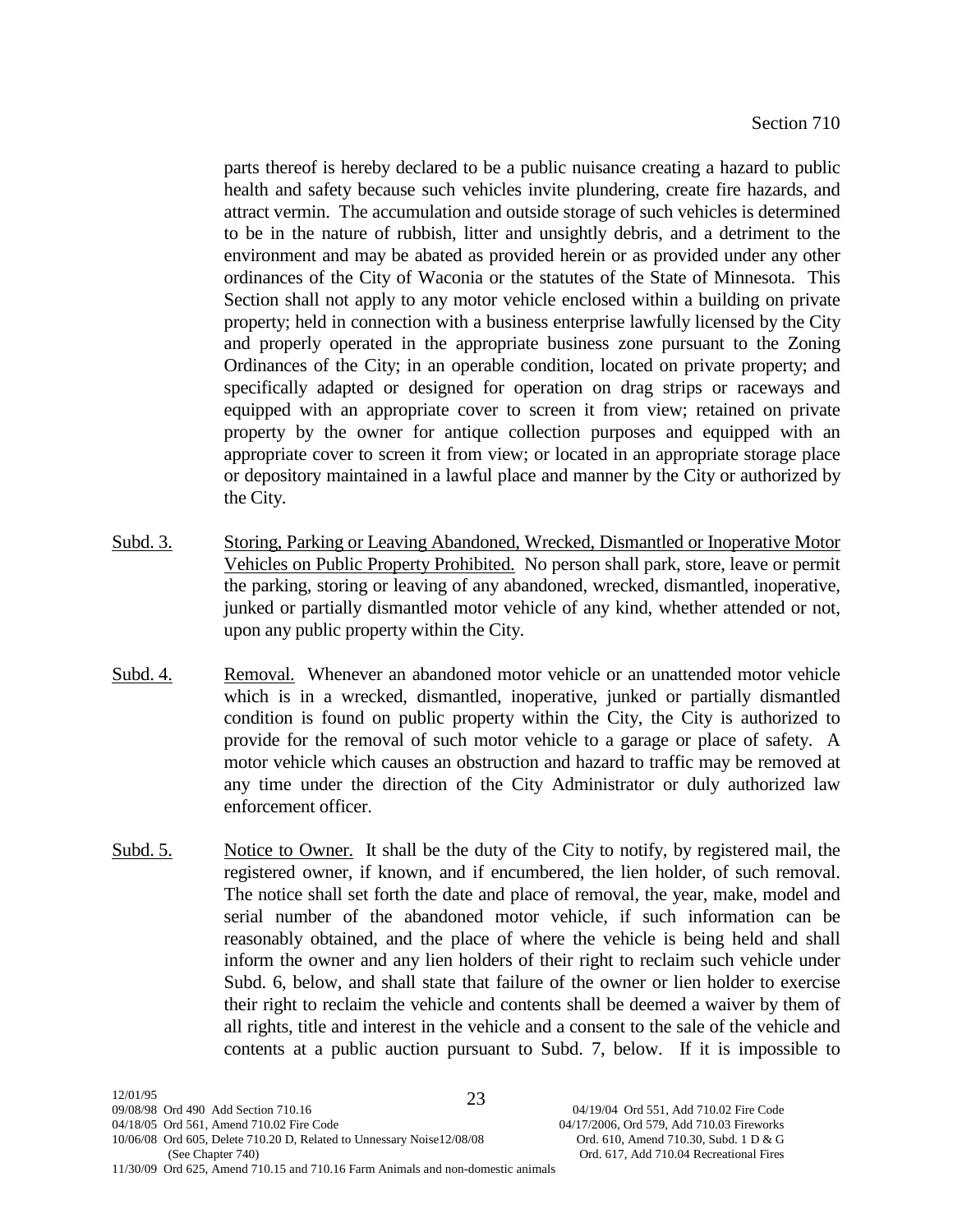determine with reasonable certainty the identity and address of the registered owner and all lien holders, the notice shall be published once in the official newspaper.

- Subd. 6. Right to Reclaim. The owner or any lien holder of an abandoned motor vehicle shall have the right to reclaim such vehicle from the City upon payment sufficient to reimburse the City for the cost of towing, preserving and storing the vehicle, and all administrative, notice and publication costs incurred in handling the vehicle within 15 days after the date of the notice required by this Section. Nothing in this Subdivision shall be construed to impair any lien of a garage keeper under the laws of this State, or the right of a lien holder to foreclose. For the purposes of this Subdivision "garage keeper" is an operator of a parking place or establishment, an operator of a motor vehicle storage facility, or an operator of an establishment for the servicing, repair or maintenance of motor vehicles.
- Subd. 7. Public Sale. An abandoned motor vehicle and contents taken into custody and not reclaimed under Subd. 6 shall be sold to the highest bidder at public auction or sale, following one notice published at least seven days prior to such auction or sale. The purchaser shall be given a receipt in a form prescribed by the Registrar of Motor Vehicles which shall be sufficient title to dispose of the vehicle. The receipt shall also entitle the purchaser to register the vehicle and receive a Certificate of Title, free and clear of all liens and claims of ownership. Before such vehicle is issued a new Certificate of Title, it must receive a motor vehicle safety check. From the proceeds of the sale of an abandoned motor vehicle, the City shall reimburse itself for the cost of towing, preserving and storing the vehicle, and all administrative, notice and publication costs incurred pursuant to this Section. Any remainder from the proceeds of a sale shall be held for the owner of the vehicle or entitled lien holder for 90 days and then shall be deposited in the General Fund of the City. In the event a sale under this Subdivision results in proceeds insufficient to reimburse the City for the cost of towing, preserving and storing the vehicle, and all administrative, notice and publication costs incurred in handling the vehicle, the City may commence an action in any court of competent jurisdiction against the owner of said abandoned motor vehicle or the person in actual possession of said vehicle for any such deficiency.
- Subd. 8. Disposal of Vehicles Not Sold. Where no bid has been received for an abandoned motor vehicle, the City may dispose of it in accordance with this Subdivision. The City may contract with any qualified person for collection, storage, incineration, volume reduction, transportation or other services necessary to prepare abandoned motor vehicles and other scrap metal for recycling or other methods of disposal. Where the City enters into a contract with a person duly licensed by the Minnesota Pollution Control Agency, the Agency shall review the contract to determine whether it conforms to the Agency's plan for solid waste disposal. A contract that